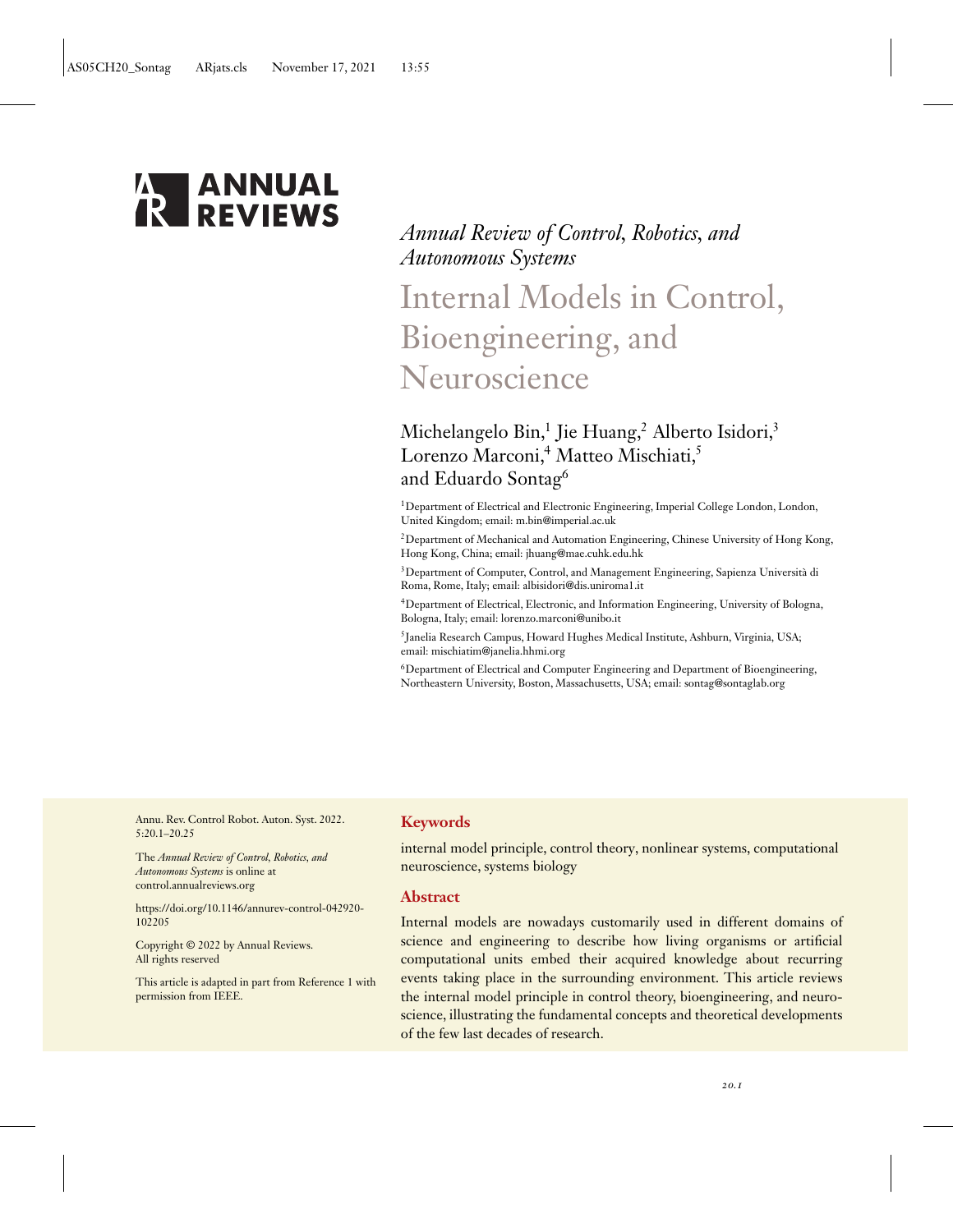# **1. INTRODUCTION**

Mark Twain, apprenticed as a teenager to a Mississippi river pilot, later reported his mentor as saying, "You only learn *the* shape of the river; and you learn it with such absolute certainty that you can always steer by the shape that's*in your head*, and never mind the one that's before your eyes" [\(2,](#page-20-0) p. 73). In more abstract terms, the idea that incorporating an appropriate model of the external world enables special abilities, such as adapting to external stimuli or executing smart operations in the presence of partial information, pervades many fields of science. In his classic monograph *The Nature of Explanation* [\(3\)](#page-20-0), psychologist Kenneth Craik stated that "only [an] internal model of reality...enables us to predict events which have not yet occurred in the physical world, a process which saves time, expense, and even life" (p. 82); in other words, "the nervous system is viewed as a calculating machine capable of modeling or paralleling external events," and "this process of paralleling is the basic feature of thought and of explanation" (p. 121).

Many studies in neuroscience support Craik's vision. Vertebrates clearly act proactively rather than reactively, acquire new skills, and maintain mastered skills in response to changes in the external environment and the motor system. There are many reasons to believe that these abilities are enabled by the presence of internal models in the brain that compute the expected sensory consequences of a given motor command and produce sensory prediction error signals when the actual sensory input does not match expectations. Properties of this kind are also observed in some invertebrates whose nervous systems implement predictions of the sensory consequences of actions [\(4,](#page-20-0) [5\)](#page-20-0). Investigating the neural implementation of these internal models and their computations is an active area of research. Internal models are also crucial for the proper functioning of many biological organisms that must be able to detect changes in their environment and adjust their internal states accordingly, a process commonly referred to as homeostasis or adaptation [\(6, 7\)](#page-20-0). For example, successful chemotaxis (movement toward high concentrations of a chemical attractant) of *Escherichia coli* depends on the ability of the bacteria to adapt to step changes in the chemoattractant [\(8\)](#page-21-0).

The mathematical framework where the notion of an internal model finds its most developed characterization is that of control and systems theory. By the 1930s, thanks to research at Bell Telephone Laboratories, the mathematical foundation of classical linear feedback control was soundly established. It had two implications: (*a*) Error feedback can reduce parameter sensitivity and final tracking error, but only at the expense of high loop gain, and (*b*) adding an internal model allows one to reduce the final tracking error to zero regardless of (reasonable) parameter perturbations and requires only moderate loop gain. A familiar example is the integrator component of the classical proportional–integral–derivative (PID) controller used to track (specifically) step reference inputs. In general, the price to be paid for perfect tracking was extra control complexity, including a stabilizing compensator, specific to the reference signals to be tracked. Later, Smith [\(9\)](#page-21-0) incorporated an internal model in his scheme of predictive control, and in the mid-1970s, a series of seminal studies (see, e.g., [10, 11\)](#page-21-0) on parameter-insensitive perfect asymptotic tracking led to the recognition of both error feedback and the internal model as necessary and sufficient structural features of robust linear multivariable systems. The necessary part, in particular, is known as the internal model principle (IMP) of control theory [\(10\)](#page-21-0). The sufficient part, moreover, generalizes the PID control to arbitrary linear exogenous systems, as well as outputs of arbitrary dimension [\(11\)](#page-21-0). More specifically, the IMP claims that asymptotic regulation is achieved in the presence of plant parameter variations "only if the controller utilizes feedback of the regulated variable, and incorporates in the feedback path a suitably reduplicated model of the dynamic structure of the exogenous signals which the regulator is required to process" [\(10,](#page-21-0) p. 193). Generalizations to nonlinear systems (with a differential geometry perspective) were initially obtained by Hepburn & Wonham [\(12, 13;](#page-21-0) see also [14\)](#page-21-0), mainly in the case of step reference signals, and then extended to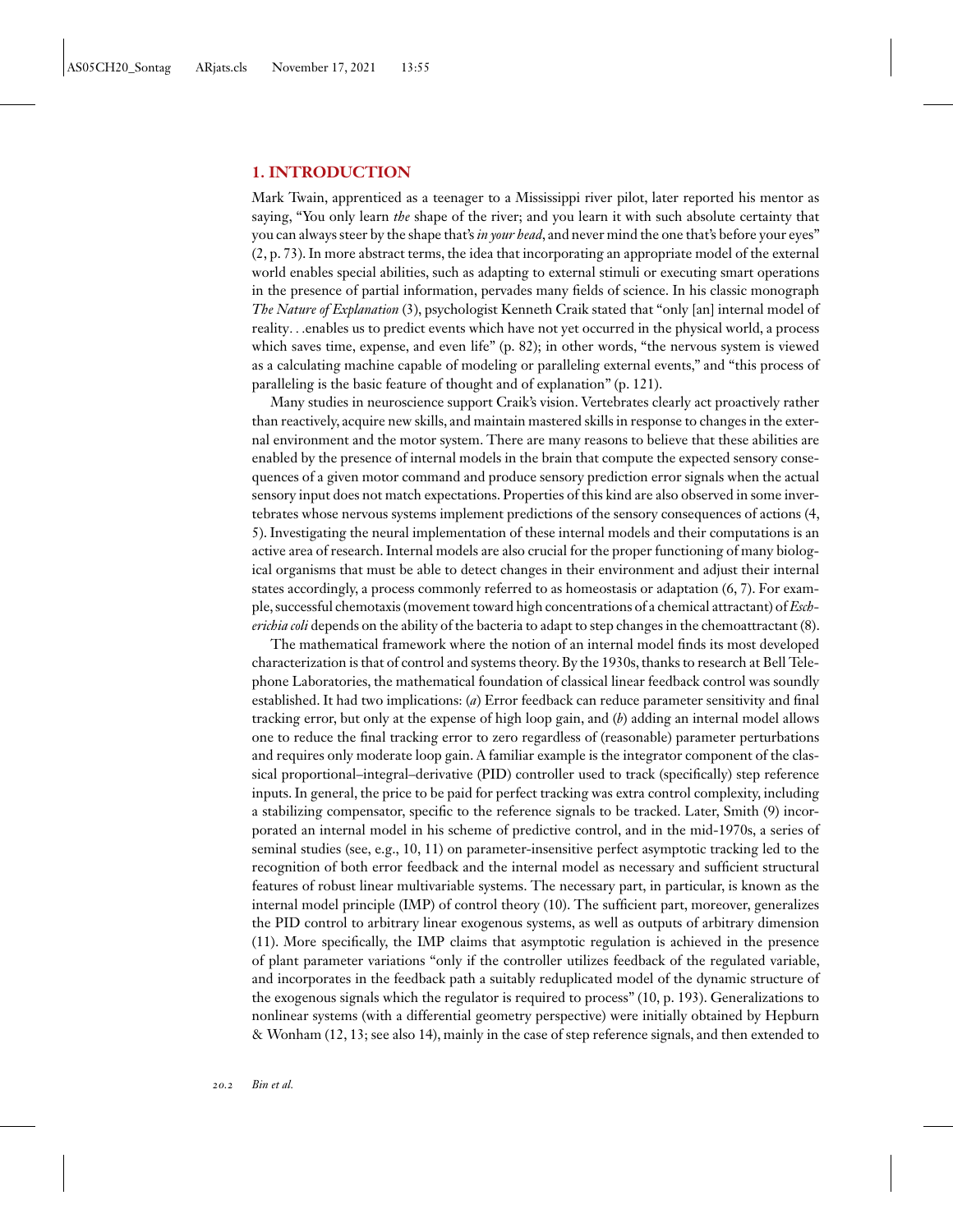<span id="page-2-0"></span>general exosystems by Isidori & Byrnes [\(15\)](#page-21-0) and Huang & Rugh [\(16\)](#page-21-0). Since then, many attempts have been made to make the nonlinear framework even more general and constructive, and output regulation is still an active research area in control theory.

As presented by Sontag [\(6\)](#page-20-0), and as is the case for many principles in mathematics, nowadays the IMP is regarded not as a single theorem, but rather as a mold for many possible frameworks and theorems formulated in different ways according to the specific scientific field. Moreover, while in control engineering the IMP is used mostly as a tool for the synthesis of control solutions, in neuroscience and biology it instead plays a role in the analysis of complex systems. Indeed, necessary conditions found in abstract mathematical settings inform scientists about what to expect and where to look when trying to understand how organisms interact with the external world. The two different approaches—that of the engineer and that of the scientist—build on the same principles and have the potential for fruitful cross-fertilization. On the one hand, the analysis of natural phenomena may guide the designer toward specific design choices. On the other hand, "designing is understanding"  $(17, p. 4)$  $(17, p. 4)$ , and the success of some engineering strategies can help scientists decode the functioning of specific phenomena. In this direction, and with the aim of bridging research skills and viewpoints from control, biology, and neuroscience, this article presents an overview of the concepts and tools that are behind the IMP. The main goal is to delineate the mold of the IMP developed in the control community and how it is interpreted in the two fields of biology and neuroscience. We begin in Section 2 with a broad overview of the development of internal models in control theory. In Sections 3 and 4, respectively, we describe how internal models enter in biology and neuroscience. Finally, Section 5 presents some closing remarks and a perspective on the future.

## **2. OUTPUT REGULATION IN CONTROL THEORY**

# **2.1. Problem Formulation and Historical Background**

The problem of robust output regulation is usually cast in the following terms. Consider a finitedimensional, time-invariant, controlled plant modeled by equations of the form

$$
\dot{x} = f(w, x, u), \quad e = b_e(w, x), \quad y = b(w, x),
$$
 1.

in which  $x \in \mathbb{R}^n$  is a vector of state variables,  $u \in \mathbb{R}^m$  is a vector of inputs to be used for control purposes,  $w \in \mathbb{R}^{n_w}$  is a vector of inputs that cannot be controlled and include exogenous commands/ disturbances and constant uncertain model parameters,  $e \in \mathbb{R}^p$  is a vector of regulated outputs that include tracking errors and any other variable that needs to be steered to zero, and  $\gamma \in \mathbb{R}^q$  is a vector of outputs that are available for measurement. The problem is to design a controller, which receives  $y(t)$  as input and produces  $u(t)$  as output, so that, in the resulting closed-loop system,  $x(t)$ remains bounded and  $\lim_{t\to\infty} e(t) = 0$ , regardless of what the exogenous input  $w(t)$  actually is.

The exogenous input *w*(*t*) is assumed to be an (undefined) member of a fixed family of functions of time, the family of all solutions of a fixed ordinary differential equation of the form (known as the exosystem)

$$
\dot{w} = s(w) \tag{2.}
$$

obtained when its initial condition *w*(0) is allowed to vary on a prescribed set *W*. For convenience, it is assumed that the set *W* on which the state of Equation 2 is allowed to range is a compact set, invariant for the dynamics of Equation 2.

The control law for Equation 1 is to be provided by a system modeled by equations of the form

$$
\dot{x}_{c} = f_{c}(x_{c}, y), \quad u = b_{c}(x_{c}, y), \tag{3}
$$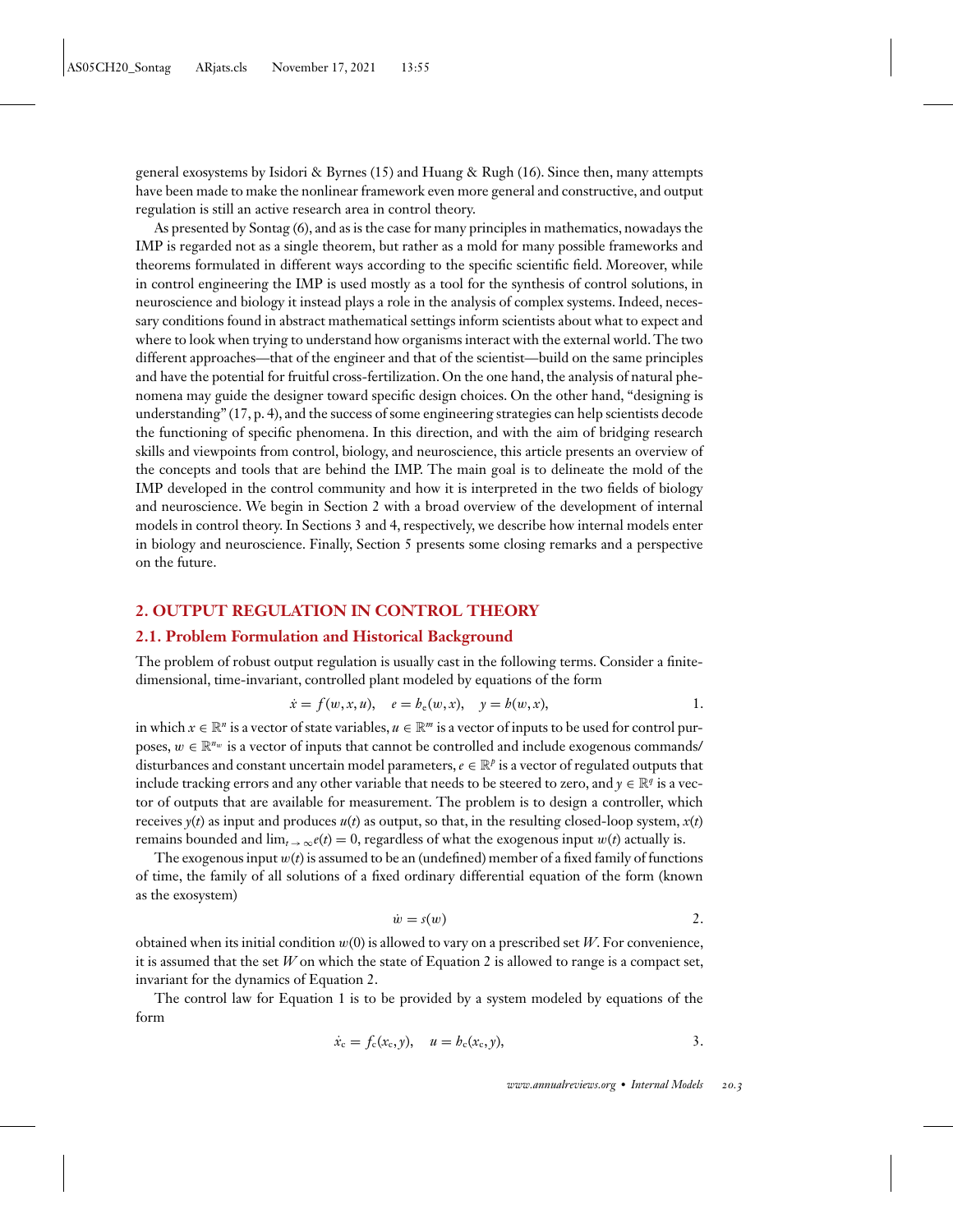<span id="page-3-0"></span>

Control architectures based on (*a*) postprocessing and (*b*) preprocessing internal models.

with state  $x_c \in \mathbb{R}^{n_c}$ . The initial conditions  $x(0)$  of the plant shown in [Equation 1](#page-2-0) and  $x_c(0)$  of the controller shown in [Equation 3](#page-2-0) are allowed to range over fixed compact sets  $X \subset \mathbb{R}^n$  and  $X_c \subset \mathbb{R}^{n_c}$ , respectively. The controller shown in [Equation 3](#page-2-0) solves the problem of output regulation if, in the closed-loop system

$$
\dot{w} = s(w), \quad \dot{x} = f(w, x, b_c(x_c, b(w, x))), \quad \dot{x}_c = f_c(x_c, b(w, x)), \quad e = b_e(w, x), \tag{4.}
$$

regarded as an autonomous system with output *e*, the positive orbit of  $W \times X \times X_c$  is bounded and  $\lim_{t\to\infty}e(t) = 0$  uniformly in the initial condition.

The case in which the system shown in [Equation 1](#page-2-0) and the exosystem shown in [Equation 2](#page-2-0) are linear was originally studied by Francis [\(18\)](#page-21-0), Francis & Wonham [\(19\)](#page-21-0), and Davison [\(11\)](#page-21-0), which highlighted the fundamental role of the IMP in the solution of such problems. The internal model–based regulator proposed by Davison [\(11\)](#page-21-0), shown in **Figure 1***a*, is based on a suitable replica of the exosystem dynamics (the internal model) driven by the error, and a stabilizer designed to stabilize the extended system given by the plant and the internal model. This regulator is intrinsically robust—that is, it is able to steer the error asymptotically to zero even in the presence of uncertainties in the plant that do not affect the linearity of the system or the asymptotic stability of the loop. Early attempts to extend the theory to nonlinear systems for the special case where the exogenous input is constant were made in the mid-1970s by Francis & Wonham [\(19\)](#page-21-0) and later by Desoer & Lin [\(20\)](#page-21-0), Hepburn & Wonham [\(12\)](#page-21-0), and Huang & Rugh [\(16\)](#page-21-0). The research on the nonlinear output regulation problem for the general case where the exogenous input is time varying began in 1990, when Isidori & Byrnes [\(15\)](#page-21-0) gave a general formulation of the problem and discussed the existence of local solutions. In particular, the solvability of the nonlinear output regulation problem was related to the solvability of a set of nonlinear partial differential and algebraic equations known as regulator equations (see [Equation 7](#page-4-0) below). The design method proposed by Isidori & Byrnes [\(15\)](#page-21-0) presumed the availability of an accurate model of the controlled plant. If only the regulated output is available for measurement and the model is affected by uncertain parameters, then to solve a problem of (robust) output regulation, one must establish an appropriate nonlinear version of the IMP.

Initial progress in this direction was made by Huang & Lin  $(21)$ , who, inspired by an example from Byrnes & Isidori [\(22\)](#page-21-0), realized that the steady-state tracking error in a nonlinear system is a nonlinear function of the exogenous signals, and that a good internal model should be able to reproduce the solution of the nonlinear regulator equations. Based on this observation, the concept of a *k*th-order internal model was conceived, and a solution of the robust output regulation problem for an uncertain nonlinear system was given under the assumption that the solution of the regulator equations of the system is a polynomial in the exogenous input [\(23, 24\)](#page-21-0). Further results in this direction were given by Byrnes et al. [\(25\)](#page-21-0) and Khalil [\(26\)](#page-21-0). All of these contributions were limited by the fact that the stabilization task is based on an eigenvalue assignment problem for the linear approximation of an augmented system. Indeed, a regulator designed in this way is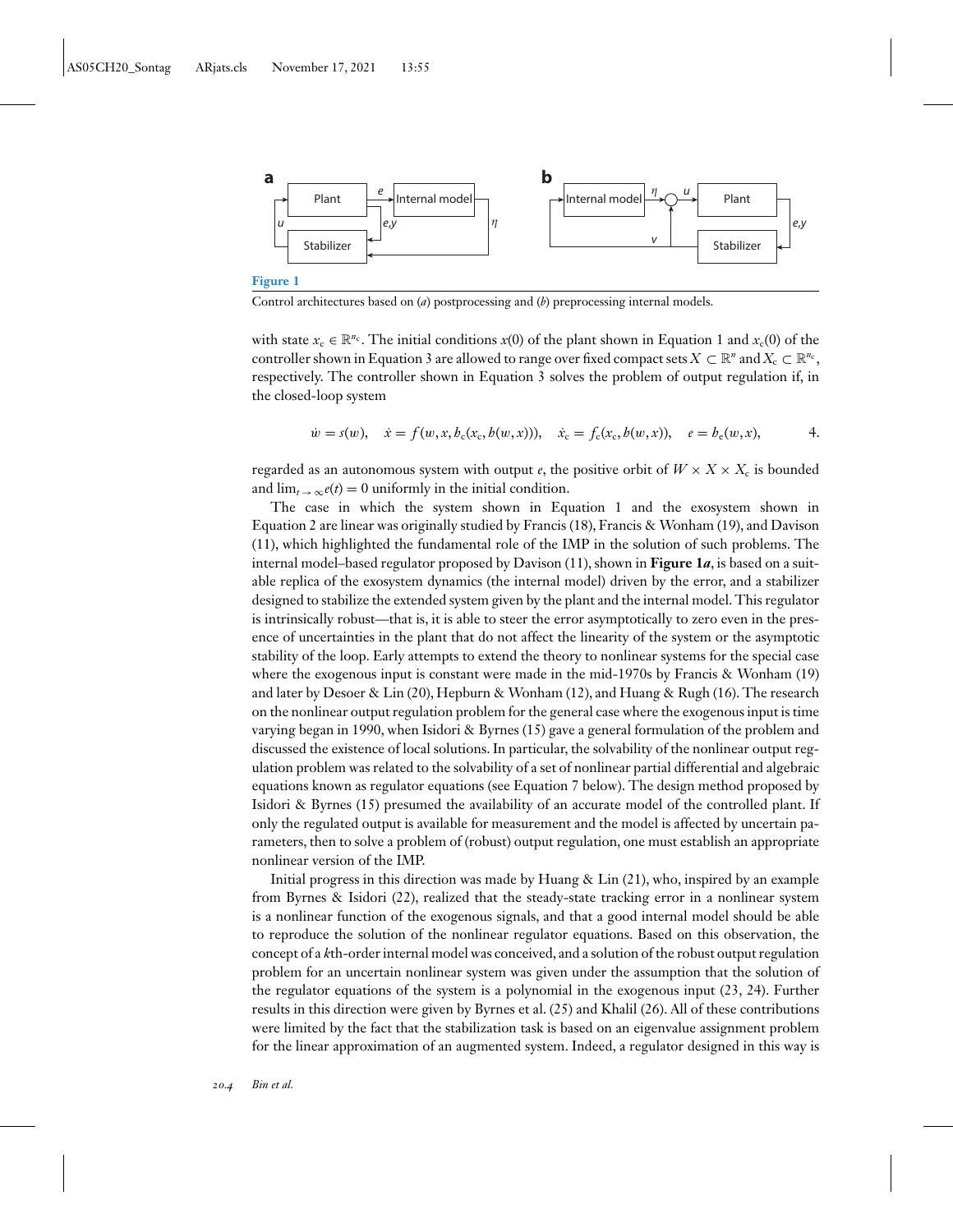<span id="page-4-0"></span>unable to yield global or semiglobal robust regulation. Moreover, like the regulators in References [11, 18,](#page-21-0) and [19,](#page-21-0) it cannot deal with uncertainties in the exosystem.

Since the mid-1990s, research on the output regulation problem has made further advancements in two directions. First, the solution of the local robust output regulation problem has been extended to cover the cases of semiglobal or global robust output regulation. Second, adaptive output regulation techniques have been developed for dealing with uncertain exosystems. For these purposes, the original concept of a nonlinear internal model was not adequate, and efforts have been made to give it a more general characterization. The key elements for this generalization are the concepts of immersion and steady-state generators, first proposed by Byrnes et al. [\(25\)](#page-21-0) and then further enriched and generalized in a series of papers (e.g., [27–29\)](#page-21-0), leading to a variety of internal models for different scenarios.

#### **2.2. Steady-State Analysis**

Consider the closed-loop system shown in [Equation 4](#page-3-0) and assume, as postulated in the definition of the output regulation problem given in Section 2.1, that the positive orbit of the set  $W \times X \times$ *X*<sup>c</sup> of initial conditions is bounded. Then, all trajectories of such a system asymptotically approach a compact invariant set, known as the steady-state locus [\(30\)](#page-21-0), which is the graph of a (possibly setvalued) map defined on *W*. If such a map is single valued, then the steady-state locus can be given the expression  $S = \{(w, x, x_c) : w \in W, x = \mathbf{x}(w), x_c = \mathbf{x}_c(w)\}\)$ , in which  $\mathbf{x}(\cdot)$  and  $\mathbf{x}_c(\cdot)$  are functions defined on *W*. Then, in the closed-loop system, each exogenous input *w*(*t*) gives rise to a unique steady-state response, expressed as  $x_{ss}(t) = \mathbf{x}(w(t))$  and  $x_{c, ss}(t) = \mathbf{x}_c(w(t))$ . A consequence of the fact that the steady-state locus is invariant under the flow of [Equation 4](#page-3-0) is that the maps  $\mathbf{x}(\cdot)$  and  $\mathbf{x}_c(\cdot)$ , if continuously differentiable, satisfy the following pair of partial differential equations:

$$
\frac{\partial \mathbf{x}}{\partial w}s(w) = f(w, \mathbf{x}(w), b_c(\mathbf{x}_c(w), b(w, \mathbf{x}(w))))
$$
\n
$$
\frac{\partial \mathbf{x}_c}{\partial w}s(w) = f_c(\mathbf{x}_c(w), b(w, \mathbf{x}(w))).
$$
\n<sup>5.</sup>

A consequence of the second requirement in the definition of the output regulation problem given in Section 2.1—that  $\lim_{t\to\infty}e(t) = 0$  uniformly in the initial condition—is that the steadystate response of the regulated output [i.e.,  $e_{ss}(t) = h(w(t), x_{ss}(t))$ ] is identically zero. Hence, the map  $\mathbf{x}(\cdot)$  satisfies

*h*<sup>e</sup> (*w*, **x**(*w*)) = 0. 6.

The constraints thus found can be organized as follows. Set

$$
\mathbf{u}(w) = h_c(\mathbf{x}_c(w), b(w, \mathbf{x}(w))).
$$

Then, from the first equation in Equation 5 along with Equation 6, it is seen that the pair  $(\mathbf{x}(\cdot),$  $\mathbf{u}(\cdot)$ ) satisfies

$$
\frac{\partial \mathbf{x}}{\partial w} s(w) = f(w, \mathbf{x}(w), \mathbf{u}(w)), \quad b_{e}(w, \mathbf{x}(w)) = 0,
$$
7.

while from the second equation in Equation 5, it is seen that the pair  $(\mathbf{x}_c(\cdot), \mathbf{u}(\cdot))$  satisfies

$$
\frac{\partial \mathbf{x}_c}{\partial w} s(w) = f_c(\mathbf{x}_c(w), b(w, \mathbf{x}(w))), \quad \mathbf{u}(w) = b_c(\mathbf{x}_c(w), b(w, \mathbf{x}(w))).
$$

The first pair of equations (Equation 7), known as the nonlinear regulator equations, are seen as a necessary condition that the plant must fulfill so that the problem of output regulation is solvable, and they express the fact that, in steady state, when  $x(t) = \mathbf{x}(w(t))$  and  $u(t) = \mathbf{u}(w(t))$ , the regulated variable  $e(t)$  identically vanishes. The second pair of equations are seen as a necessary condition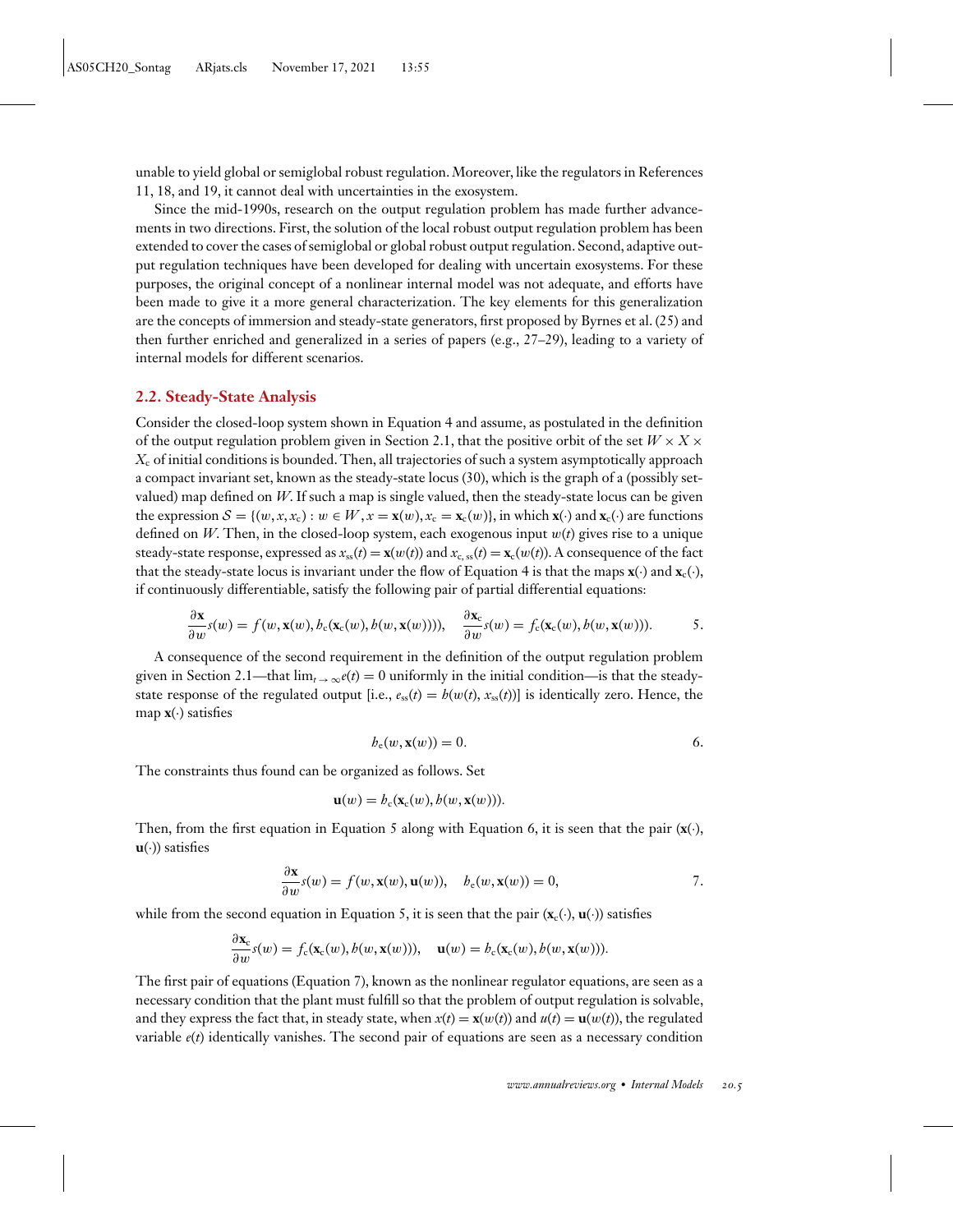<span id="page-5-0"></span>that the controller must fulfill, and they express the fact that, in steady state, the controller subject to the input  $y(t) = h(w(t), \mathbf{x}(w(t)))$ —generates the required output  $u(t) = \mathbf{u}(w(t))$  needed to force the regulated variable *e*(*t*) to remain identically zero.

In the special case in which  $e = \gamma$ , the second pair of equations, in view of the second condition of [Equation 7,](#page-4-0) simplify to

$$
\frac{\partial \mathbf{x}_c}{\partial w} s(w) = f_c(\mathbf{x}_c(w), 0), \quad \mathbf{u}(w) = h_c(\mathbf{x}_c(w), 0).
$$
8.

In a nutshell, the equations in question express the fact that the controller incorporates an internal model of the feedforward input  $\mathbf{u}(w(t))$  needed to secure the desired (zero) steady-state response of the regulated variable.

# **2.3. General Characterization of Internal Models**

If we put Equation 8 in slightly more abstract terms, it can be seen that a basic ingredient in the construction of a regulator is a steady-state generator, defined as follows.

**Definition 1.** The autonomous system (with output *u*)

$$
\dot{w} = s(w), \quad u = \mathbf{u}(w), \tag{9}
$$

is said to be immersed into the system

$$
\dot{\xi} = \varphi(\xi), \quad u = \gamma(\xi), \tag{10}
$$

defined on a set  $\Xi \subset \mathbb{R}^q$  if there exists a smooth map  $\tau : W \to \Xi$  such that

$$
\frac{\partial \tau(w)}{\partial w}s(w) = \varphi(\tau(w)), \quad \mathbf{u}(w) = \gamma(\tau(w)). \tag{11}.
$$

If this is the case, then the triplet  $(\tau, \varphi, \gamma)$  is said to be a steady-state generator.

Having introduced the concept of a steady-state generator, we are ready to give a general characterization of the concept of an internal model as follows. Consider a system

$$
\dot{\eta} = \alpha(\eta, u) \tag{12}
$$

in which  $\alpha : \mathbb{R}^q \times \mathbb{R}^m \mapsto \mathbb{R}^q$  is a sufficiently smooth function, vanishing at the origin.

**Definition 2.** Suppose the pair  $(s(w), \mathbf{u}(w))$  admits a steady-state generator  $(\tau, \varphi, \gamma)$ . The system shown in Equation 12 is an internal model candidate if

$$
\alpha(\tau(w), \gamma(\tau(w))) = \varphi(\tau(w)). \tag{13}.
$$

The composition of the plant and internal model candidate characterizes what is called the augmented system:

$$
\dot{\eta} = \alpha(\eta, u), \quad \dot{x} = f(w, x, u), \quad e = b_e(w, x).
$$
 14.

A consequence of the definition of the internal model candidate is that, in the augmented system, the manifold  $\mathcal{M} = \{(w, \eta, x) : w \in W, \eta = \tau(w), x = \mathbf{x}(w)\}\$ is rendered invariant by means of the control  $u = u(w)$ , and on such a manifold the regulated output is identically zero. In fact,

$$
\frac{\partial \tau(w)}{\partial w}s(w) = \alpha(\tau(w), \mathbf{u}(w)), \quad \frac{\partial \mathbf{x}(w)}{\partial w}s(w) = f(w, \mathbf{x}(w), \mathbf{u}(w)), \quad b_{e}(w, \mathbf{x}(w)) = 0.
$$

*20.6 Bin et al.*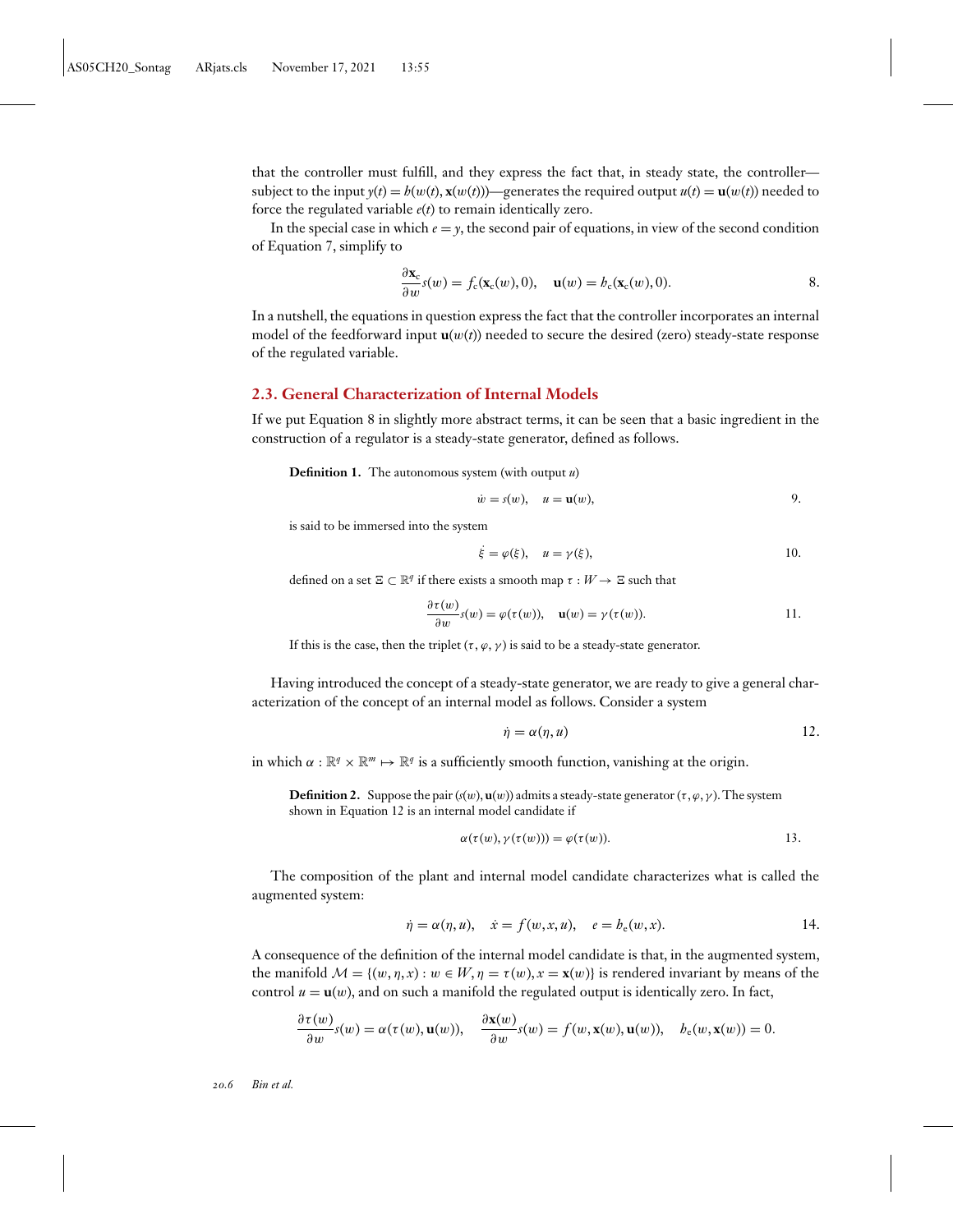<span id="page-6-0"></span>To further illustrate the role of the internal model, define  $\bar{\eta} = \eta - \tau(w)$ ,  $\bar{x} = x - \mathbf{x}(w)$ , and  $\bar{u} = u - \gamma(\eta)$ , which changes the system shown in [Equation 14](#page-5-0) into a system of the form

$$
\dot{\bar{\eta}} = \bar{\alpha}(w, \bar{\eta}, \bar{u}), \quad \dot{\bar{x}} = \bar{f}(w, \bar{\eta}, \bar{x}, \bar{u}), \quad e = \bar{b}(w, \bar{x}), \tag{15}
$$

where  $\bar{\alpha}(w, \bar{\eta}, \bar{u}), \bar{f}(w, \bar{\eta}, \bar{x}, \bar{u})$ , and  $\bar{b}(w, \bar{x})$  vanish at  $(\bar{\eta}, \bar{x}, \bar{u}) = (0, 0, 0)$  for all  $w \in W$ .

Thus, if an output feedback control law of the form

$$
\dot{\xi} = f_{s}(\xi, e), \quad \bar{u} = h_{s}(\xi, e), \tag{16}
$$

with  $f_s(0, 0) = 0$  and  $h_s(0, 0) = 0$ , stabilizes the equilibrium  $(\bar{\eta}, \bar{x}, \xi) = (0, 0, 0)$  of the resulting closed-loop system shown in Equation 15, then the controller

$$
u = \gamma(\eta) + b_s(e, \xi), \quad \dot{\eta} = \alpha(\eta, u), \quad \dot{\xi} = f_s(e, \xi),
$$
 17.

solves the output regulation problem for the original plant shown in [Equation 1.](#page-2-0) In this way, the robust output regulation problem for [Equation 1](#page-2-0) has been converted into a robust stabilization problem of the equilibrium at the origin of the augmented system shown in Equation 15.

### **2.4. Construction of Internal Models**

From the previous discussion, it follows that the design of an internal model must fulfill two purposes: to make sure that the identity shown in [Equation 13](#page-5-0) holds and to make sure that the system shown in Equation 15 is stabilizable by means of a feedback of the form shown in Equation 16. A simple strategy to fulfill the identity shown in [Equation 13](#page-5-0) is to pick

$$
\alpha(\eta, u) = \varphi(\eta) + N[u - \gamma(\eta)], \qquad \qquad 18.
$$

where *N* is a matrix of design parameters. In this case, the controller shown in Equation 17 becomes

$$
u = \gamma(\eta) + b_s(e, \xi), \quad \dot{\eta} = \varphi(\eta) + Nb_s(e, \xi), \quad \dot{\xi} = f_s(e, \xi).
$$

The matrix *N* could be chosen so as to induce, on the internal model, some good properties, such as being input-to-state stable (ISS) [\(31\)](#page-21-0), thus making it easier to design the stabilizer shown in Equation 16. In what follows, we provide an overview of a few typical internal models widely used in practice. For simplicity, we assume  $m = 1$ .

**2.4.1. Canonical linear internal model.** The canonical linear internal model was first proposed by Nikiforov [\(32\)](#page-21-0) and later formalized by Serrani & Isidori [\(33\)](#page-21-0) and Serrani et al. [\(34\)](#page-21-0). Suppose that the system shown in [Equation 9](#page-5-0) is immersed into the linear system

$$
\dot{\xi} = \Phi \xi, \quad u = \Gamma \xi,
$$

and the pair ( $\Phi$ ,  $\Gamma$ ) is observable. Let  $(\tilde{M}, \tilde{N}) \in \mathbb{R}^{q \times q} \times \mathbb{R}^{q \times 1}$  be any controllable pair, with  $\tilde{M}$  Hurwitz and such that the spectra of the matrices  $\Phi$  and  $\tilde{M}$  are disjoint. Then, the Sylvester equation  $T\Phi - \tilde{M}T = \tilde{N}\Gamma$  has a unique nonsingular solution. Hence,  $\alpha$  in Equation 18 can be taken as

$$
\alpha(\eta, u) = M\eta + Nu,
$$

in which

$$
M = T^{-1}\tilde{M}T, \quad N = T^{-1}\tilde{N}.
$$

Note that we could also pick

$$
\alpha(\eta, u) = \tilde{M}\eta + \tilde{N}u, \qquad 20.
$$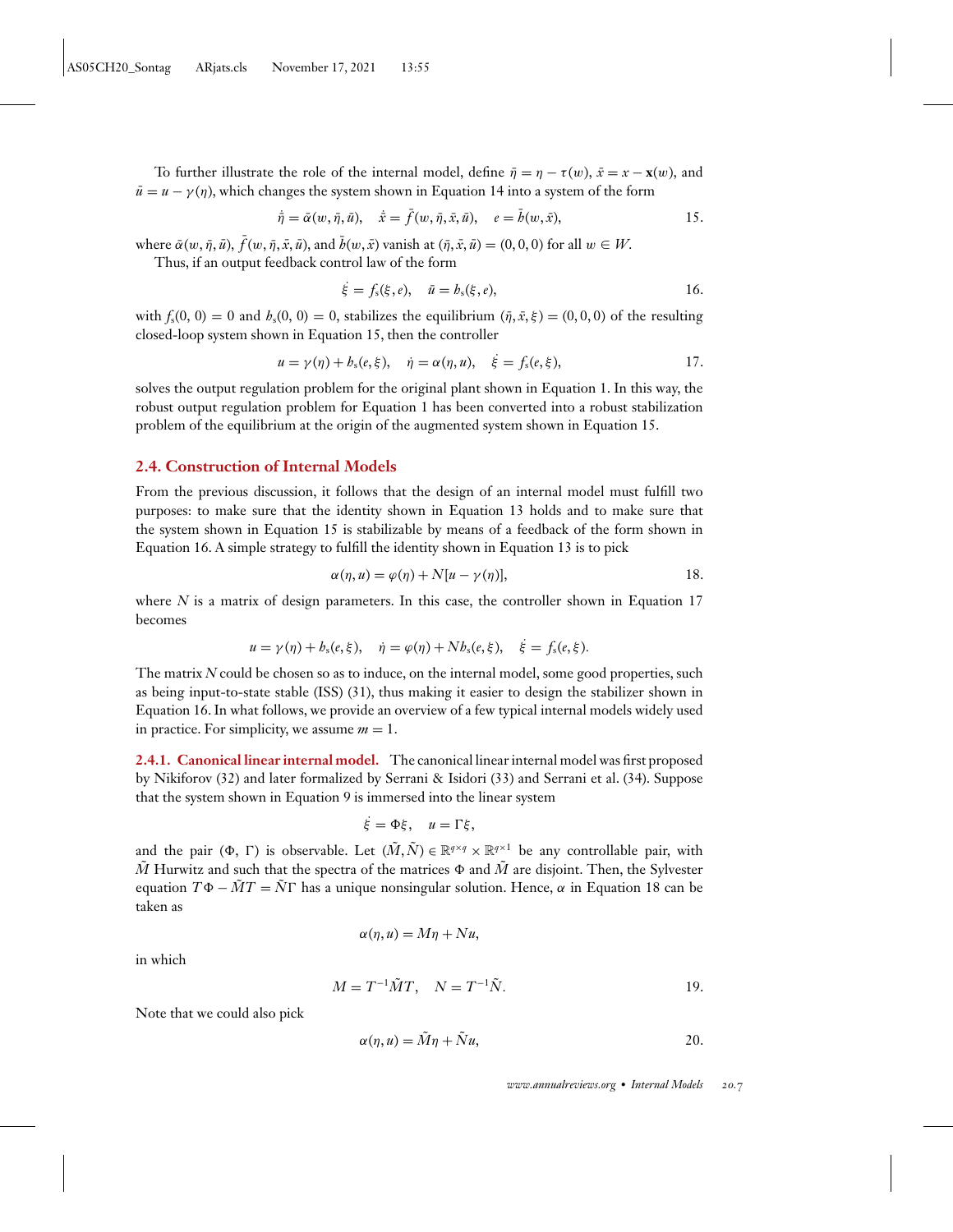which corresponds to a steady-state generator  $(\tilde{\tau}, \tilde{\varphi}, \tilde{\gamma})$ , with  $\tilde{\tau}(\xi) = T\tau(\xi), \tilde{\varphi}(\xi) = T\Phi T^{-1}\xi$ , and  $\tilde{\gamma}(\xi) = \Gamma T^{-1}\xi$ . A particular advantage of [Equation 20](#page-6-0) is that it can handle uncertain exosystems (see, e.g., [32, 34–36;](#page-21-0) for adaptive designs for multivariable and possibly non-minimum-phase linear systems, see [37\)](#page-21-0).

**2.4.2. Two nonlinear internal models.** The existence of the canonical linear internal model requires the system shown in [Equation 9](#page-5-0) to be immersed into a linear system, which essentially requires the nonlinearities in the plant shown in [Equation 1](#page-2-0) to be polynomial. To weaken this restriction, two nonlinear models have been developed. The first one was given by Huang & Chen [\(28\)](#page-21-0) under the assumption that the system shown in [Equation 9](#page-5-0) can be immersed into a nonlinear system of the form shown in [Equation 10](#page-5-0) with  $\varphi(\xi) = \Phi\xi$  for some matrix  $\Phi$ . The particular form of this immersed system leads to a nonlinear internal model of the form shown in [Equation 18](#page-6-0) with

$$
\alpha(\eta, u) = (M + N\Gamma)\eta + N(u - \gamma(\eta)), \qquad (21.
$$

where  $\Gamma$  is the gradient of  $\gamma$  at the origin, the pair  $(\Phi, \Gamma)$  is observable, and the pair  $(M, N)$  is the same as in [Equation 19.](#page-6-0) Under some assumption on  $\gamma$ , Equation 21 is globally ISS. Byrnes & Isidori [\(27\)](#page-21-0) proposed another nonlinear internal model under the assumption that there exist an integer *q* and a sufficient smooth function  $g : \mathbb{R}^q \to \mathbb{R}$  vanishing at the origin such that

$$
L^q_{\mathbf{u}}s(w) + g(\mathbf{u}, L^q_{\mathbf{u}}s(w), \dots, L^{q-1}_{\mathbf{u}}s(w)) = 0.
$$

In fact, in this case, the system shown in [Equation 9](#page-5-0) can be immersed into a nonlinear system of the form shown in [Equation 10](#page-5-0) with  $\varphi(\xi) = \text{col}(\xi_2, \ldots, \xi_q, g(\xi_1, \ldots, \xi_q))$  and  $\gamma(\xi) = \xi_1$ . If  $g(\cdot)$  is bounded, then *N* can be chosen in such a way that the internal model is ISS. Adaptive approaches in which *g* is estimated online from data have been proposed by Forte et al. [\(38\)](#page-22-0) and Bin & Marconi [\(39\)](#page-22-0).

**2.4.3. A general internal model.** All three of the above internal model candidates are constructed under various assumptions on the solution **u**(*w*) of the regulator equations. Marconi et al. [\(29\)](#page-21-0) have proposed a general internal model. Specifically, it has been shown that there exist a number  $\ell > 0$  and a subset  $S \subset \mathbb{C}$  of zero Lebesgue measure such that, if  $q \geq 2n_w + 2$  and  $(M, N) \in$  $\mathbb{R}^{q \times q} \times \mathbb{R}^{q \times 1}$  is a controllable pair with *M* having eigenvalues in { $\lambda \in \mathbb{C} : \text{Re}[\lambda] \leq -\ell$ } \ *S*, then there exist a continuous map  $\gamma : \mathbb{R}^q \to \mathbb{R}$  and a continuously differentiable map  $\tau : W \to \mathbb{R}^q$  such that [Equation 11](#page-5-0) is satisfied with  $\varphi(\xi) = M\xi + N\gamma(\xi)$ . As a result,

$$
\dot{\eta} = M\eta + Nu \tag{22}
$$

is an ISS internal model.

The applicability of the internal model shown in Equation 22 relies on the explicit construction of the function  $\gamma$ . But this function is only known to exist. Methods for constructing a locally Lipschitz approximation of such a function were discussed by Marconi & Praly [\(40\)](#page-22-0), while adaptive methods constructing it online from data have been proposed by Pyrkin & Isidori [\(41\)](#page-22-0), Bernard et al. [\(42\)](#page-22-0), and Bin et al. [\(43\)](#page-22-0). Note that Marconi et al. [\(29\)](#page-21-0) used this internal model to study the semiglobal robust output regulation problem for some non-minimum-phase nonlinear systems.

# **2.5. Post- and Preprocessing Internal Models, the Chicken-and-Egg Dilemma, and the Robustness Issue**

The internal model–based regulator given in [Equation 17](#page-6-0) has a structure shown in **[Figure 1](#page-3-0)***b*, which is different from the one originally proposed by Davison [\(11\)](#page-21-0) in the linear setting, shown in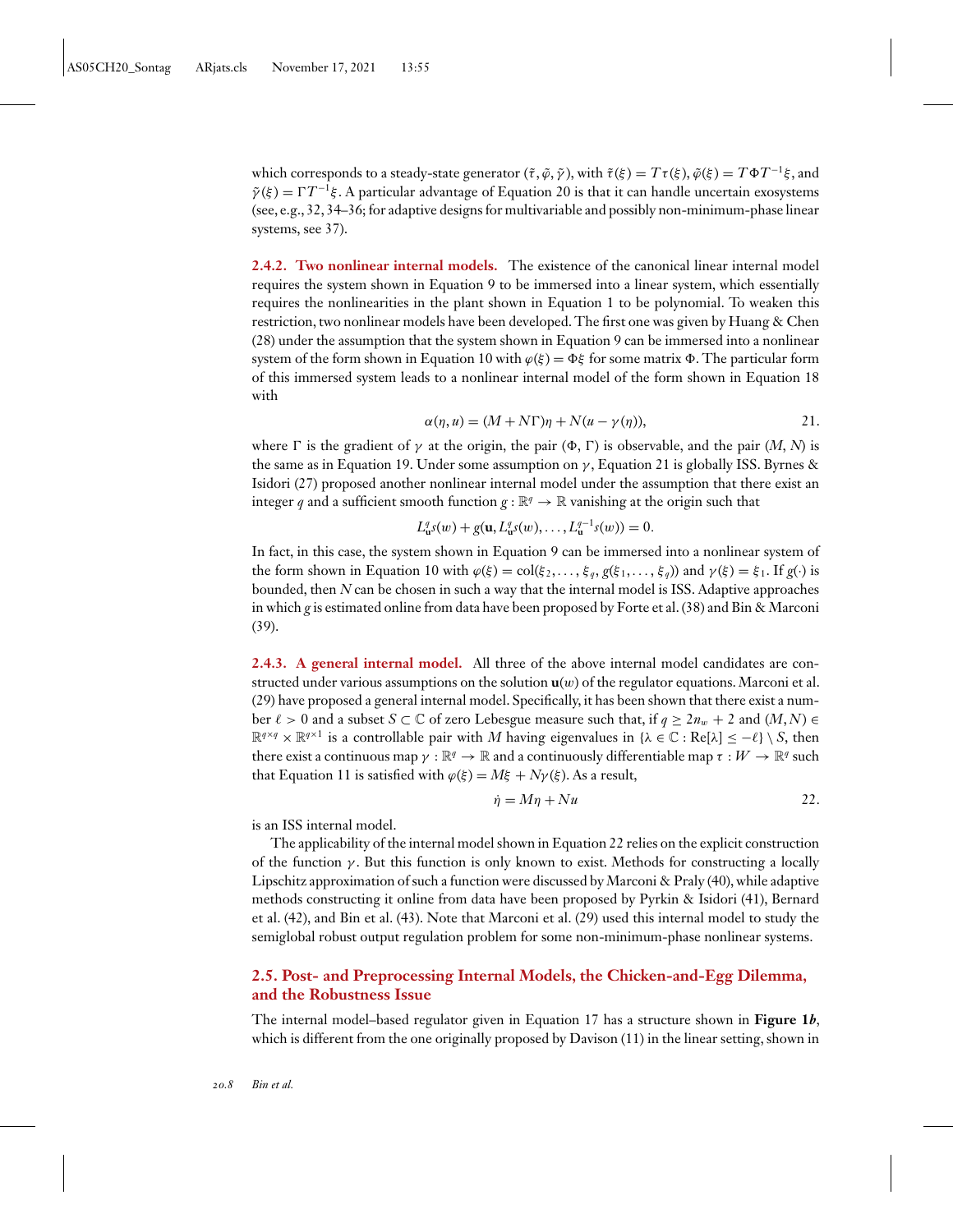**[Figure 1](#page-3-0)***a*. Following the terminology used by Isidori & Marconi [\(44\)](#page-22-0) and Bin & Marconi [\(45\)](#page-22-0), we refer to the two architectures as preprocessing and postprocessing.

As remarked in References [44–48,](#page-22-0) while postprocessing architectures are more appealing for handling general multivariable systems, they pose some structural problems in the constructive design of the regulator for nonlinear systems (in this way justifying the research drift toward preprocessing schemes observed so far and summarized in the previous sections). In fact, a chickenand-egg dilemma arises in the design of the stabilizer and the internal model, because the former depends on the latter (since it is expected to stabilize the cascade between the plant and internal model) and the latter also depends on the former (since the cascade of the two is expected to provide the ideal steady-state input) (see [45, 49\)](#page-22-0). For linear systems, a sequential design of the two units is possible since the harmonics of the ideal state inputs are known a priori (as coincident with the exosystem modes) and are independent of the stabilizer. The nonlinear case is more challenging and calls for a synergistic design of the stabilizer and internal model in which both are simultaneously designed to guarantee the invariance of the steady-state manifold associated with a zero regulation error and its attractiveness. The adoption of a mix of adaptive and identification tools is one possible approach (investigated in [39, 42, 43\)](#page-22-0).

The quest for robustness is a further fundamental research topic when dealing with the design of the regulators for multivariable nonlinear systems [\(50, 51\)](#page-22-0). As shown by Bin et al. [\(51\)](#page-22-0), the formal requirement of robustness necessarily asks one to specify which property must be preserved under system uncertainties (with zero asymptotic regulation error being only one—often quite idealistic—possible property) and which kind of topology is used to model system uncertainties. In the case of nonlinear systems, insisting on the ideal property of zero regulation error in the presence of arbitrary plant uncertainties seems to be unrealistic, to the point that Bin et al. [\(51\)](#page-22-0) proved that no finite-dimensional robust regulator exists if unstructured perturbations are considered. This result motivates research toward approximate but robust designs, such as the adaptive approaches mentioned above and the one given by Astolfi et al. [\(46\)](#page-22-0), or toward infinitedimensional internal models, such as those already used in the context of iterative learning and repetitive control [\(52–54\)](#page-22-0), thus opening the way to broader notions of the IMP depending on the adopted achievable property and the topology in which perturbations are intended.

# **3. AN INTERNAL MODEL PRINCIPLE IN SYSTEMS BIOLOGY AND BIOENGINEERING**

Organisms depend critically, for their adaptability and survival, on their ability to formulate appropriate responses to chemical and physical environmental cues, distinguishing background signals from informative inputs. They must maintain a narrow range of concentration levels of vital quantities (homeostasis and adaptation) while at the same time appropriately reacting to informative changes in the environment (signal detection). This is achieved by regulatory changes in metabolism and gene expression, which are in turn mediated by signal transduction and gene regulatory networks in individual cells that process sensed chemicals (such as nutrients or chemokines) or physical inputs (such as temperature, pressure, or electric potentials). Much theoretical, modeling, and analysis effort has been devoted to understanding these aspects of living systems, traditionally in the context of steady-state responses to constant or step-changing stimuli. In the field of synthetic biology, and motivated by the need to tune the dynamics and improve the robustness of designed gene circuits, biological engineers have proposed various ways to mimic natural molecular feedback control mechanisms, including mechanisms for adaptation [\(55\)](#page-22-0). The antithetic controller design, briefly discussed in this section in the context of the IMP, is a particularly notable solution to the adaptation problem through genetic engineering or enzymatic pathways.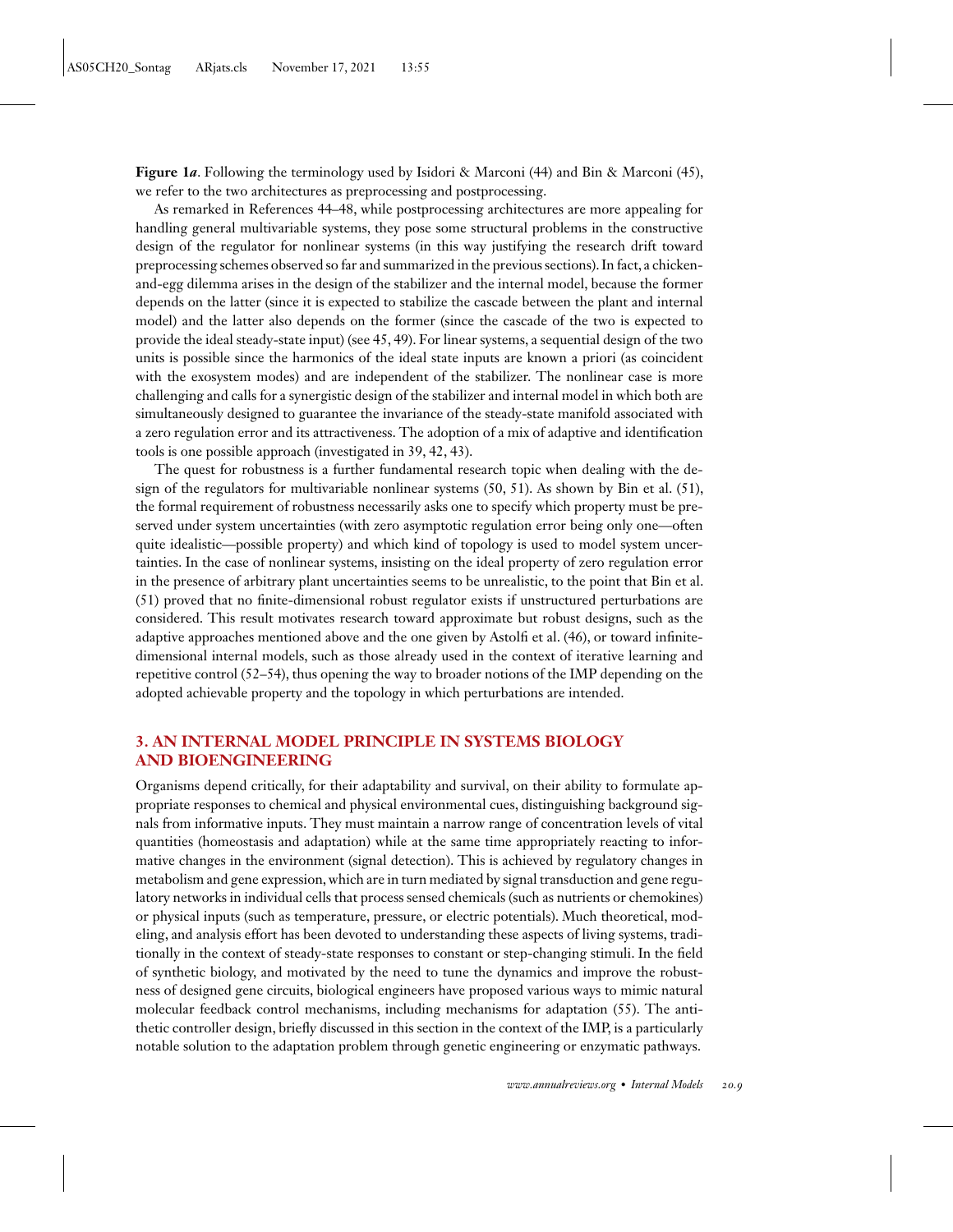

### **Figure 2**

The system discussed in Section 3, which has a regulated output  $y(t)$  when inputs are in  $U$ .

To study the simplest formulation, in this section we will say that a system  $\Sigma$  regulates against all external input signals  $u$  in a given class  $U$  of time functions (e.g.,  $U$  might be the class of all constant inputs or of all inputs that are periodic with a certain period) if a certain quantity  $y(t)$ associated with the system (the output, in control-theory terms) has the property that  $y(t) \rightarrow y_0$ as  $t \to \infty$  whenever the system is subject to an input signal from the class  $U$  (**Figure 2**), where  $y_0$ is a fixed value that does not depend on the particular input  $u \in \mathcal{U}$ . In control theory, this would be called a disturbance rejection property (or, if the output is the error signal with respect to a desired reference input, a tracking problem).

In biology, one often uses the term adaptation for this property. An example studied by Yi et al. [\(56\)](#page-22-0) from a control-theoretic viewpoint is that of bacterial *E. coli* chemotaxis, where adaptation against constant inputs (chemoattractants) plays a central role in enabling motion in the directions of nutrient change. If the nutrients being sensed do not change much during a time interval, then they are sensed as constant, and no directed motion happens. In this example, and simplifying a little to give the intuitive idea,  $y_0$  is the internal concentration of a kinase, a chemical signaling protein. At this special value *y*0, the bacterium moves purely at random, instead of actively trying to move in a directed fashion. Adaptation against constant inputs is achieved by an integrator embedded in the system, in which the methylation state of a receptor serves as a memory (integrator), and the error is the average kinase activity relative to its basal value.

The question that the IMP asks is, If a system  $\Sigma$  is seen experimentally to regulate against all inputs in  $U$ , then what can be said about its internal structure? Answers to this question may help guide experimentalists and modelers by ruling out putative mechanisms and suggesting a search for components responsible for adaptation.

A bit more formally, the IMP states, roughly, that if the system  $\Sigma$  adapts to  $\mathcal{U}$ , then it necessarily must contain a subsystem  $\Sigma_{IM}$  that can itself generate all inputs in the class *U*. The terminology arises when thinking of  $\Sigma_{IM}$  as a model of a system that generates the external signals. For example, if  $y(t) \to y_0$  as  $t \to \infty$  whenever the system is subject to any external constant signal (i.e., the class *U* consists of all constant functions), then the system  $\Sigma$  must contain a subsystem  $\Sigma_{IM}$  that generates all constant signals (typically an integrator, since constant signals are generated by the differential equation  $\dot{u} = 0$ ). If, instead,  $y(t) \rightarrow y_0$  as  $t \rightarrow \infty$  whenever the system is subject to a sinusoidal signal at frequency  $\omega$  [i.e., the class *U* consists of all functions of the type *A* sin ( $\omega t + \phi$ ), for some fixed  $\omega$  but different possible amplitudes *A* and phases  $\phi$ ], then  $\Sigma$  should have a subsystem  $\Sigma_{IM}$ that generates these signals (such as a harmonic oscillator  $\dot{x}_1 = x_2$ ,  $\dot{x}_2 = -\omega^2 x_1$ ), and so forth. In addition, the IMP specifies that, in an appropriate sense, the subsystem  $\Sigma_{IM}$  must have only *y* as its external input, receiving no other direct information from other parts of the system or the input signal *u*. One intuitive interpretation is that  $\Sigma_{IM}$  generates its best guess of the external input *u* based on how far the output  $\gamma$  is from  $\gamma_0$ . Pictorially, if we have the situation shown in **Figure 2**, then there must be a decomposition of the system  $\Sigma$  into two parts, as shown in **[Figure 3](#page-10-0)**, where the system  $\Sigma_{IM}$  (with  $y \equiv y_0$ ) is capable of reproducing all the functions in *U*. The IMP originates in the biological cybernetics literature, and like any principle, it is not a specific result, but rather is a guide for different theorems, which hold under different technical assumptions and whose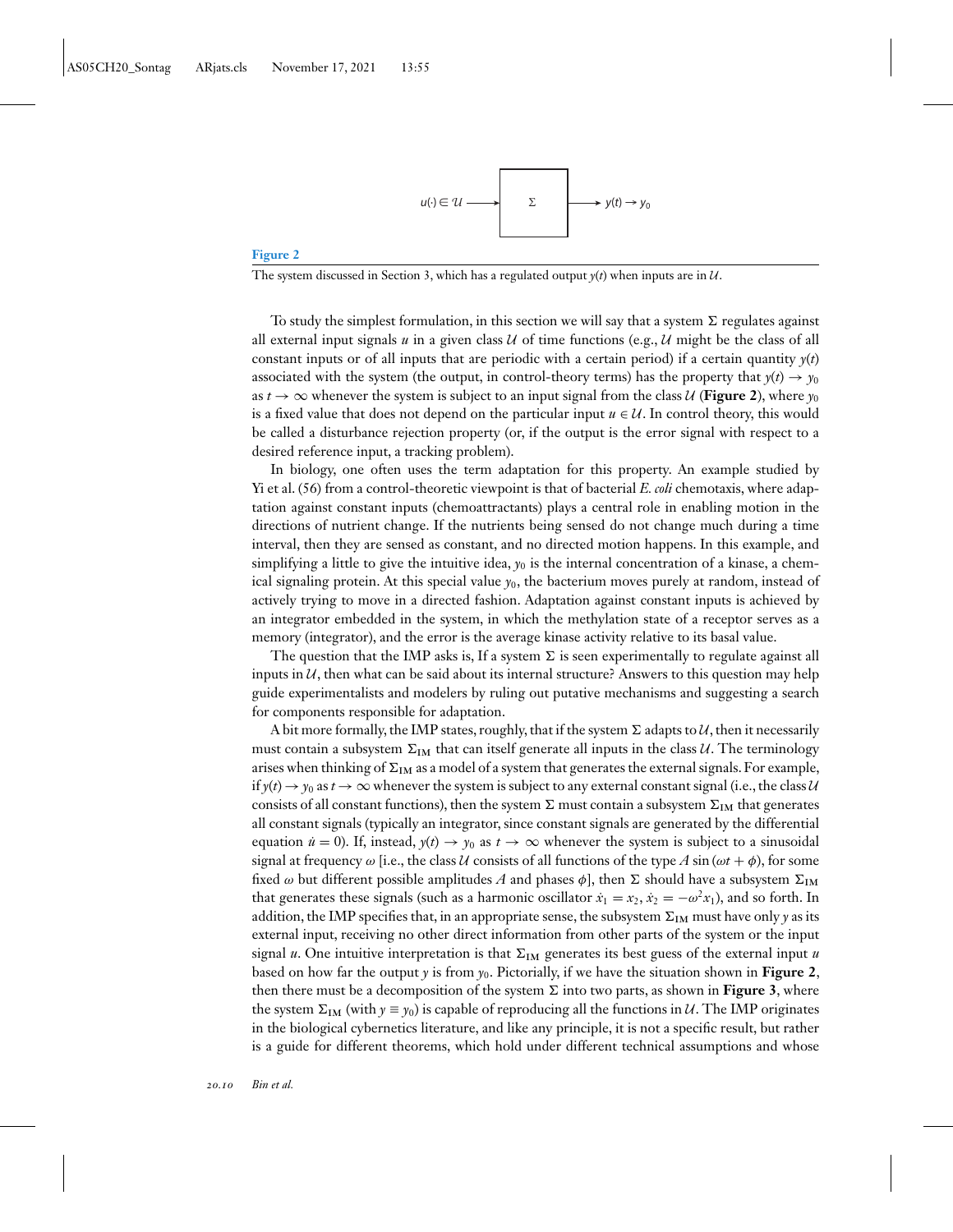<span id="page-10-0"></span>

#### **Figure 3**

Decomposition of  $\Sigma$  into  $\Sigma_0$  and  $\Sigma_{IM}$ , the latter driven by *y*(*t*).

conclusions will depend on the precise meaning of "class of external signals," "reproducing all functions," and so on.

The theory of Francis and Wonham applies to systems  $\Sigma$  that are already partitioned into a plant and a controller. The robustness assumption amounts to the requirement that the given controller should perform appropriately [in the sense that the regulation objective  $y(t) \rightarrow y_0$  is achieved] even when the plant subsystem—but most definitely not the controller subsystem—is arbitrarily perturbed. The conclusion is that the controller is driven by *y* and incorporates a model of the external signals. (It is obvious that some additional condition, such as structural stability, must be imposed, since otherwise the trivial system  $\Sigma$  that simply outputs  $\gamma \equiv \gamma_0$  for every possible input signal *u* adapts but does not contain any subsystem generating the signals in  $U$ .)

In biological applications, it is very difficult to think of a plant and controller as different objects—the system regulates itself, and therefore the separate robustness of a controller is arguably not a natural condition. In addition, few biological systems behave in even approximate linear regimes. Thus, it is desirable to have theorems that  $(a)$  apply to nonlinear systems  $\Sigma$ , (*b*) do not require the system  $\Sigma$  to be split between plant and controller subsystems, and (*c*) do not require structural stability (robustness) in the sense of the Francis and Wonham theory.

We review here a result from Sontag [\(6\)](#page-20-0), illustrated with an example from Shoval et al. [\(57\)](#page-22-0), that shows that, under certain Lie-algebraic conditions on the system and assuming that the inputs in *U* are not too unstable, the IMP holds when we impose instead of robustness a condition that amounts to a signal detection property: that the output must reflect sudden changes in the input (thus ruling out the trivial solution  $y \equiv y_0$ ).

We study dynamical systems with inputs and outputs in the standard sense of control systems theory [\(58\)](#page-22-0):

$$
\dot{\mathbf{x}} = F(\mathbf{x}, u), \quad y = b(\mathbf{x}), \tag{23}
$$

where *F* and *h* are functions that describe the dynamics and the readout map, respectively. Here,  $u = u(t)$  is a generally time-dependent input (in biology, an input is typically called a stimulus or excitation) function,  $\mathbf{x}(t)$  is an *n*-dimensional vector of state variables, and  $y(t)$  is the output (in biology, response or reporter variables). These notations are slightly different from those in the previous section. Here, *u* is the input received from the exosystem (see below), called *w* previously, and *y* is the regulated output. In addition, the state **x** encompasses both the state *x* and the controller state *x*c, because we do not wish to impose an a priori decomposition between plant and controller. To describe the positivity of variables as well as other constraints, we introduce the following additional notations. States, inputs, and outputs are constrained to lie in open subsets, which we call X, U, and Y, respectively, of Euclidean spaces  $\mathbb{R}^n$ ,  $\mathbb{R}^m$ , and  $\mathbb{R}^q$ . For example,  $\mathbb{U} = \mathbb{R}_{>0}$ means that the input values must be scalar ( $m = 1$ ,  $\mathbb{U} \subset \mathbb{R}^1$ ) and positive. The functions *F* and *h*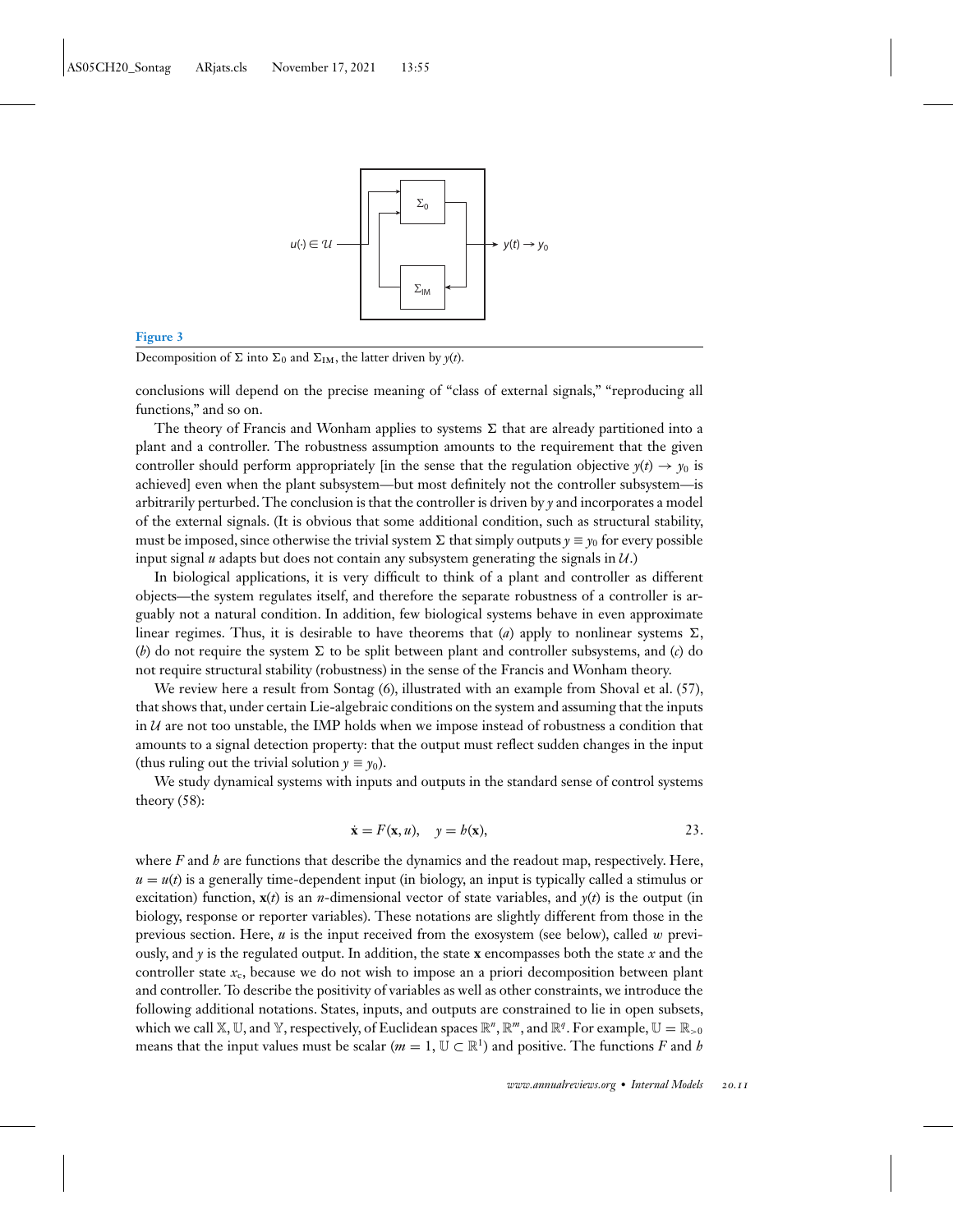<span id="page-11-0"></span>are differentiable. We will assume that for each piecewise-continuous input  $u : [0, \infty) \to \mathbb{U}$  and each initial state  $\xi \in \mathbb{X}$ , there is a (unique) solution **x** : [0, ∞)  $\rightarrow \mathbb{X}$  of [Equation 23](#page-10-0) with initial condition  $\mathbf{x}(0) = \xi$ , and the corresponding output  $\gamma : [0, \infty) \to \mathbb{Y}$  is  $\gamma(t) = b(\mathbf{x}(t))$ . For simplicity, we will restrict the discussion to scalar-input, scalar-output *n*-dimensional systems for which the input appears as a first-order term:

$$
\dot{\mathbf{x}} = f(\mathbf{x}) + ug(\mathbf{x}), \quad y = h(\mathbf{x}). \tag{24}
$$

The vector fields *f* and *g* are smooth, and *h* is a smooth function.

We will illustrate the main result by means of the incoherent feedforward loop (IFFL) model that is often studied in the systems biology literature:

$$
\dot{x} = \alpha u - \delta x, \quad \dot{y} = \beta \frac{u}{x} - \gamma y,
$$

with  $h(x, y) = y$ , where *u*, *x*, and *y* are assumed to evolve in the set of positive real numbers. In vector form, this is  $\dot{\mathbf{x}} = f(\mathbf{x}) + ug(\mathbf{x})$ , where the vector fields are

$$
f(x,y) = \begin{pmatrix} -\delta x \\ -\gamma y \end{pmatrix} \text{ and } g(x,y) = \begin{pmatrix} \alpha \\ \beta/x \end{pmatrix}.
$$
 26.

In an IFFL, the input *u* directly helps promote the formation of the reporter *y* and also acts as a delayed inhibitor, through an intermediate variable *x*. This incoherent counterbalance between a positive and a negative effect gives rise, under appropriate conditions, to adaptation. There are many models of IFFLs, but this is one of the simplest. IFFLs are ubiquitous in systems biology. Kim et al. [\(59\)](#page-22-0) provided a large number of incoherent feedforward input-to-response circuits, which participate in converting EGF to ERK activation [\(60, 61\)](#page-22-0), glucose to insulin release [\(62,](#page-23-0) [63\)](#page-23-0), ATP to intracellular calcium release [\(64, 65\)](#page-23-0), and nitric oxide to NF-κB activation [\(66\)](#page-23-0); carrying out microRNA regulation [\(67\)](#page-23-0); and many other processes. A variation of the model studied by Shoval et al. [\(57\)](#page-22-0) was given by Tyson et al. [\(68\)](#page-23-0) and Sontag [\(69\)](#page-23-0) and appears in slightly modified forms in models of *Dictyostelium* chemotaxis and neutrophils [\(70, 71\)](#page-23-0), microRNA-mediated loops [\(72\)](#page-23-0), and *E. coli* carbohydrate uptake via the carbohydrate phosphotransferase system [\(73\)](#page-23-0) and other metabolic systems [\(74\)](#page-23-0). Bleris et al. [\(75\)](#page-23-0) showed experimentally and analytically that IFFLs are especially well suited to controlling protein expression under DNA copy variability.

We will say that the system shown in Equation 24 adapts to inputs in a class  $U$  if for each  $u \in U$ and each initial state  $x^0 \in \mathbb{X}$ , the solution of Equation 24 with initial condition  $x(0) = x^0$  exists for all  $t \ge 0$  and is bounded, and the corresponding output  $y(t) = h(x(t))$  converges to a fixed value  $y_0 \in \mathbb{Y}$  (which does not depend on the particular input  $u \in \mathcal{U}$ ) as  $t \to \infty$ . As usual in control theory, we describe the class of inputs  $U$  with respect to which adaptation holds through the specification of an exosystem that produces these inputs. An exosystem is simply any autonomous system  $\Gamma$  described by the equations

$$
\dot{w} = Q(w), \quad u = \theta(w),
$$

and such that the input class *U* consists exactly of the functions  $u(t) = \theta(w(t))$ ,  $t \ge 0$ , for each possible initial condition  $w(0)$ . For example, if we are interested in step responses, we pick  $\dot{w} = 0$ ,  $u = w$ . This means that the possible signals are the solutions of  $\dot{w} = 0$ , i.e., the constant functions of time; in other words, *U* is the set of functions  $u(t)$  for which  $u(t) = \bar{u}$  for all *t* for some  $\bar{u} \in \mathbb{U}$ . (In biology, the term perfect adaptation is used, or, in the context of biochemical networks and *y* being one of the state variables, absolute concentration robustness.) On the other hand, if we are interested in sinusoids with frequency  $\omega$ , then we would use  $\dot{x}_1 = x_2, \dot{x}_2 = -\omega^2 x_1, u = x_1$ .

We also impose the condition that the signals in  $U$  do not grow without bound. Specifically, the exosystem is assumed to be Poisson stable, meaning that for every state  $w^0$ , the solution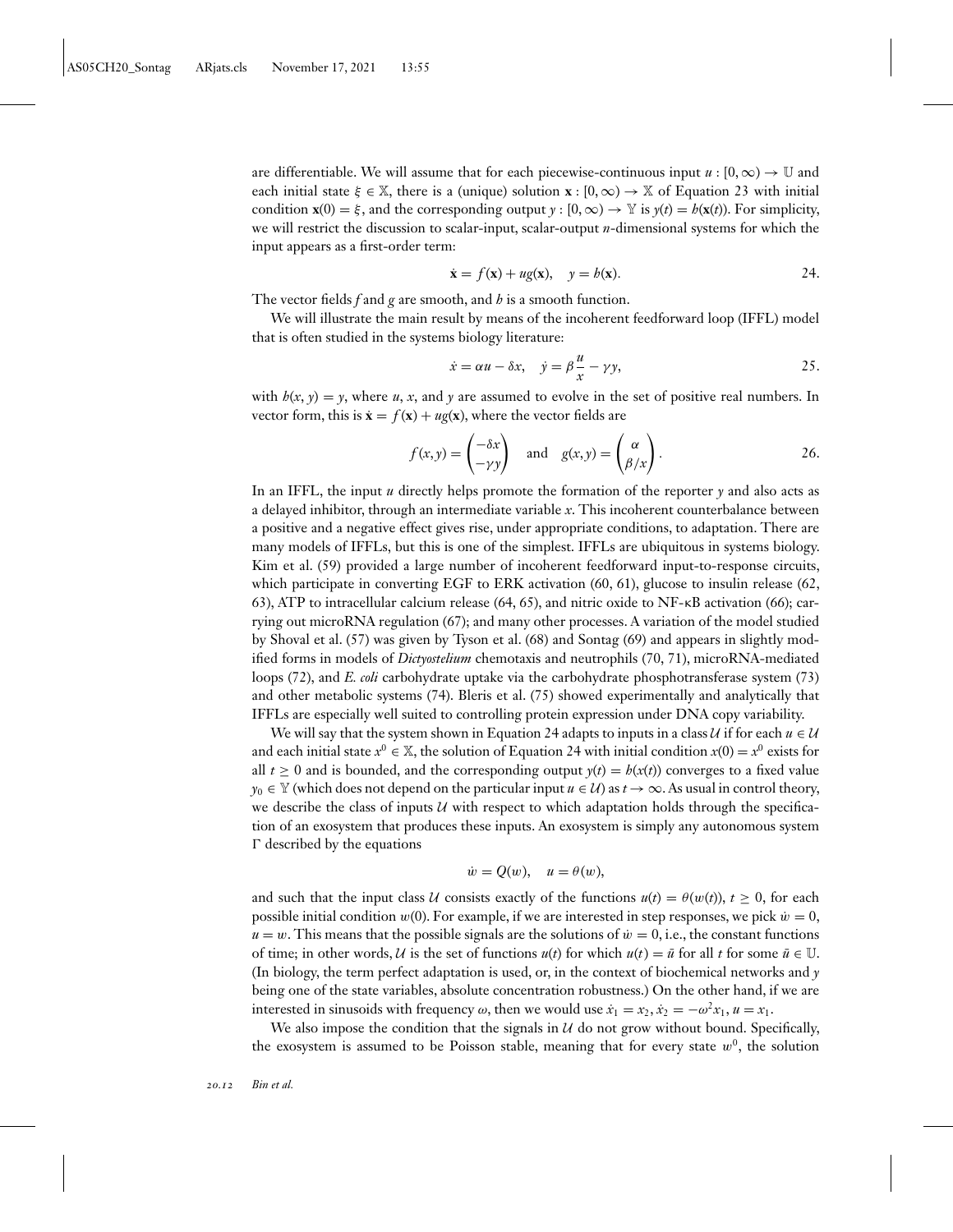$w(\cdot)$  of  $\dot{w} = Q(w)$ ,  $w(0) = w^0$ , is defined for all  $t > 0$ , is bounded, and satisfies that  $w^0$  is in the omega-limit set of *w*. In other words, the exosystem is almost periodic in the sense that trajectories keep returning to neighborhoods of the initial state. Both the constant and sinusoidal examples mentioned above are generated by Poisson-stable systems. By contrast, ramps (linearly growing signals) are not generated by Poisson-stable systems, since they require an unstable second-order system  $\dot{w}_2 = 0$ ,  $\dot{w}_1 = w_2$ ,  $u = w_1$ , to generate them. Thus, adaptation to ramps is not included in the scope of the theorem to be stated. The exosystem is assumed to have states that evolve on some differentiable manifold, *Q* is a smooth vector field, and  $\theta$  is a real-valued smooth function.

The IMP claims that a copy of this exosystem must be embedded in the system shown in [Equation 24.](#page-11-0) More precisely, one says that the system contains an output-driven internal model of  $U$  if there is a change of coordinates that brings [Equation 24](#page-11-0) into the following block form:

$$
\begin{aligned} \n\dot{z}_1 &= f_1(z_1, z_2) + ug_1(z_1, z_2), \\ \n\dot{z}_2 &= f_2(y, z_2), \\ \ny &= \kappa(z_1), \n\end{aligned}
$$

so that the subsystem with state variables  $z_2$  is capable of generating all of the possible functions in *U*. That is, for some function  $\varphi(z_2)$  and for each possible  $u \in U$ , there is some solution of

$$
\dot{z}_2=f_2(y_0,z_2)
$$

that satisfies  $\varphi(z_2(t)) \equiv u(t)$ . A change of coordinates means that there is some integer  $r \leq n$  and two differentiable manifolds  $Z_1$  and  $Z_2$  of dimensions  $r$  and  $n - r$ , respectively; a smooth function  $\kappa : Z_1 \to \mathbb{R}$ ; two vector fields *F* and *G* on  $Z_1 \times Z_2$  that take the partitioned form

$$
F = \begin{pmatrix} f_1(z_1, z_2) \\ f_2(\kappa(z_1), z_2) \end{pmatrix}, \quad G = \begin{pmatrix} g_1(z_1, z_2) \\ 0 \end{pmatrix};
$$

and a diffeomorphism  $\Phi : \mathbb{R}^n \to Z_1 \times Z_2$ , such that  $\Phi'(x) f(x) = F(\Phi(x)), \Phi'(x) g(x) = G(\Phi(x))$ , and  $\kappa(\Phi_1(x)) = b(x)$  for all  $x \in \mathbb{U}$ , where  $\Phi_1$  is the  $Z_1$  component of  $\Phi$  and a prime indicates a Jacobian. Intuitively, the signal  $z_2$  computes an integral of a function of the output  $y(t)$ , and when  $y(t) \equiv$  $y_0, z_2$  is (up to the mapping  $\varphi$ , which may be interpreted as a sort of rescaling) a signal in *U*. For example, if *U* consists of constant functions (adaptation to steps), then for  $y \equiv y_0$ , one obtains (for different initial conditions) the possible constant signals.

To prove a theorem justifying the IMP, Sontag [\(6\)](#page-20-0) imposed several technical conditions. The first (which we will refer to here as A1) is a signal detection or sensitivity property: For some positive integer *r*, called in control theory a finite uniform relative degree,  $L_{g}L_{f}^{k}h \equiv 0, k = 0, \ldots,$ *r* − 2, and  $L_g L_f^{r-1} h(x) \neq 0 \; \forall x \in \mathbb{X}$ . Generally,  $L_X H$  denotes the directional or Lie derivative of a function *H* along the direction of a vector field *X*:  $(L_X H)(x) = \nabla H(x) \cdot X(x)$ , and one understands  $L_Y L_X H$  as the iteration  $L_Y(L_X H)$ . [In the special case that  $L_g h(x) \neq 0$  for all *x*, the relative degree is  $r = 1$ , since the condition for  $k < r - 1$  is vacuous.] Given that the relative degree is *r*, one may consider the following vector fields:

$$
\widetilde{g}(x) = \frac{1}{L_g L_f^{r-1} b(x)} g(x), \quad \widetilde{f}(x) = f(x) - \left( L_f^r b(x) \right) \widetilde{g}(x), \quad \tau_i := \text{ad}_{\widetilde{f}}^{i-1} \widetilde{g}, \ i = 1, \dots r,
$$

where ad<sub>*X*</sub> is the operator ad<sub>*X</sub>Y* = [*X*, *Y*] = Lie bracket of the vector fields *X* and *Y*, and ad $\tilde{f}$  is the</sub> iteration of this operator *i* − 1 times (when *i* = 1,  $\tau_i$  =  $\tilde{g}$ ). One says that a vector field *X* is complete if the solution of the initial value problem  $\dot{x} = X(x)$ ,  $x(0) = x^0$ , is defined for all *t* and for any initial state  $x^0$ . Two vector fields *X* and *Y* are said to commute if  $[X, Y] = 0$ . The two final assumptions, then, are that  $\tau_i$  is complete, for  $i = 1, \ldots, r$  (A2), and that the vector fields  $\tau_i$  commute with each other (A3). (In the special case  $r = 1$ , condition A3 is automatic, since every vector field commutes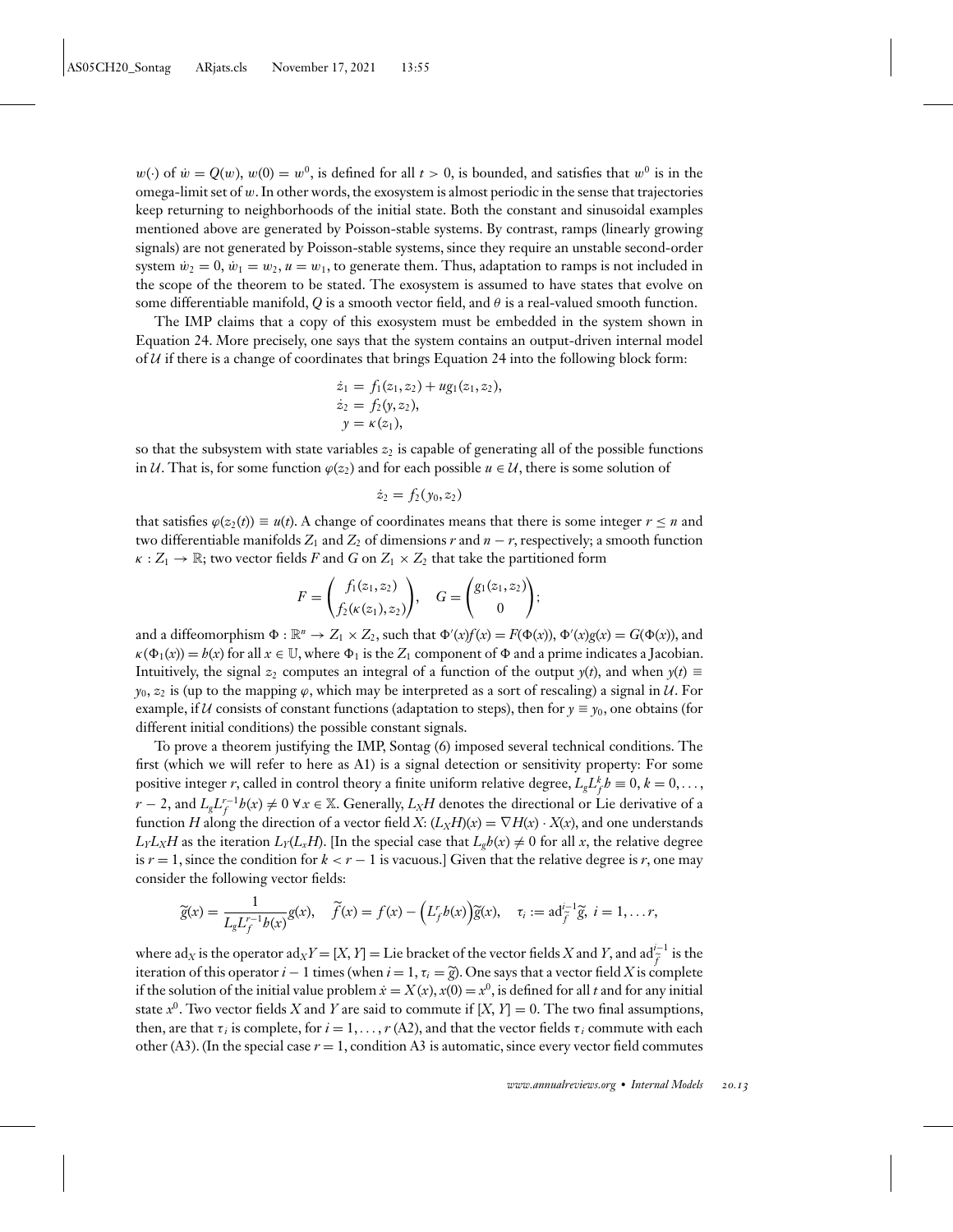with itself.) These assumptions are satisfied for linear systems. The assumptions are also satisfied, for example, for the IFFL system in [Equation 25.](#page-11-0) Indeed, since  $L_g h = (0, 1) \cdot (\alpha, \beta/x)^T = \beta/x$  is everywhere nonzero, we have that  $r = 1$ . Thus, we need only check that

$$
\tau_1 = \widetilde{g} = \frac{1}{L_g b(x)} g(x) = \frac{x}{\beta} g(x) = \begin{pmatrix} \frac{\alpha}{\beta} x \\ 1 \end{pmatrix}
$$

is complete, which is true because  $\tilde{g}$  is a linear vector field.

The main theorem in Reference [6](#page-20-0) says the following: Suppose that assumptions A1–A3 hold for the system in [Equation 24.](#page-11-0) If this system adapts to inputs in a class  $U$  generated by a Poisson-stable exosystem, then it contains an output-driven internal model of *U*.

The proof of this theorem consists of showing that there is, under the stated conditions, a change of variables as claimed. The map producing the change of variables is obtained by solving a first-order partial differential equation. Conditions A1–A3, as well as the assumption that inputs appear linearly, are sufficient but not necessary for the IMP to hold. In addition, instead of a change of coordinates into the block form with states  $(z_1, z_2)$ , one may state weaker versions of the IMP, which assert only the existence of a function  $z_2 = \pi(x)$  so that  $\dot{z}_2 = f_2(y, z_2)$  and a function  $\varphi$  so that  $\varphi(z_2(t))$  reproduces all inputs; this can be formalized in the language of immersions, as in the previous section.

Let us now illustrate this change of variables with the system in [Equation 25,](#page-11-0) or [Equation 26](#page-11-0) in vector form. This system adapts to steps (constant inputs): It is easy to see, for any constant (positive) input  $u(t) \equiv u$ , that there is global asymptotic stability of the steady state  $x_0 = \alpha u/\delta$  and  $y_0 = \frac{\beta \delta}{\alpha \gamma}$ , and that  $y_0$  is independent of *u*. We already checked properties A1–A3 and the system, so the theorem says that it should be possible to recast the system in integral feedback form. The proof in Reference [6](#page-20-0) asserts the existence of a mapping  $\varphi(x, y)$  whose Lie derivative along *g* solves the following first-order linear partial differential equation:

$$
L_g \varphi = \nabla \varphi \cdot g = \alpha \varphi_x(x, y) + \frac{\beta}{x} \varphi_y(x, y) = 0.
$$

Generally, such an equation may be solved using the method of characteristics. However, in our example, the solution is immediate:  $\varphi(x, y) = \alpha y - \beta \log x$ . The map

$$
(x, y) \mapsto (z_1, z_2) = (y, \varphi(x, y)) = (y, \alpha y - \beta \log x)
$$

is a diffeomorphism whose inverse is  $y = z_1$  and  $x = e^{(\alpha z_1 - z_2)/\beta}$ . We obtain the following equations in the new coordinates  $(z_1, z_2)$ :

$$
\begin{aligned} \n\dot{z}_1 &= \beta u e^{(z_2 - \alpha z_1)/\beta} - \gamma z_1, \\ \n\dot{z}_2 &= \beta \delta - \alpha \gamma z_1, \n\end{aligned}
$$

with output  $y = z_1$ . This has the desired internal model form  $\dot{z}_1 = f_1(z_1, z_2) + ug_1(z_1, z_2), \dot{z}_2 =$  $f_2(y, z_2)$ , and  $y = \kappa(z_1)$  if we define  $f_1(z_1, z_2) = -\gamma z_1$ ,  $g_1(z_1, z_2) = \beta e^{(z_2 - \alpha z_1)/\beta}$ ,  $f_2(y, z_2) = f_2(y) =$  $\beta\delta - \alpha\gamma y$ , and  $\kappa =$  identity. Thus,  $z_2$  is the variable that integrates the error: When  $y = y_0 = \frac{\beta\delta}{\alpha\gamma}$ , the equation for  $z_2$  becomes  $\dot{z}_2 = 0$ , whose solutions are all the possible constant signals. We can also write this system in terms of the coordinates  $x = e^{z_2/\beta}$ ,  $y = z_1$ , as follows:

$$
\dot{x} = cx(y_0 - y), \quad \dot{y} = \beta u x e^{-\frac{\alpha}{\beta}y} - \gamma y,
$$

with  $c := \alpha \gamma/\beta$ . More details are given in Reference [57.](#page-22-0) This system has the generic form  $\dot{x} = xF(y_0 - y)$ ,  $\dot{y} = G(x, y, u)$ , of nonlinear integral feedback systems in Reference [76.](#page-23-0) Bacterial chemotaxis models often can be shown to have this form.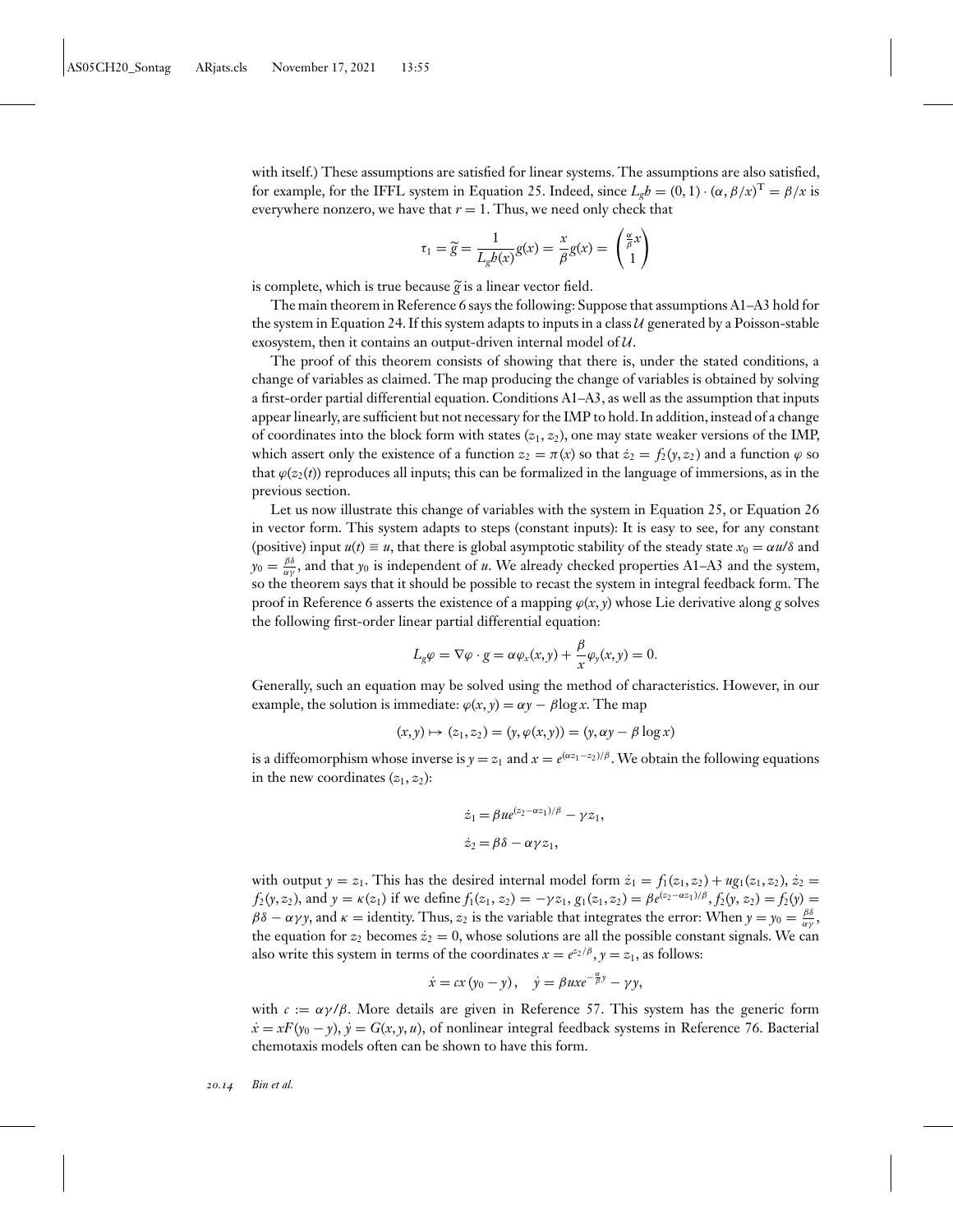The antithetic controller proposed by Briat et al. [\(77\)](#page-23-0), and subsequently implemented experimentally in *E. coli* bacteria [\(78\)](#page-23-0) and in in vitro cell-free bacterial extracts and other systems [\(79–81\)](#page-23-0), is based on the following underlying structure:

$$
\dot{x}_1 = y_0 - \eta x_1 x_2, \n\dot{x}_2 = y - \eta x_1 x_2, \n\dot{x}_3 = k(x_1, x_3, u), \quad y = b(x),
$$

in which the scalar  $x_1$  and  $x_2$  variables (actuator and sensor species, respectively) correspond to a genetically engineered controller and *x*<sup>3</sup> corresponds to the system being controlled. The input *u* might represent environmental parameters such as acidity or temperature or might quantify the number of copies of a particular gene inserted in cells. The interaction term  $x_1x_2$  represents an irreversible molecular binding or sequestration process in which the two controller species annihilate each other, such as an anti- $\sigma$  factor binding and inactivating a  $\sigma$  factor (a protein needed for the initiation of transcription in bacteria). If the system converges to steady state for constant inputs *u*, then it is clear that  $y(t) \to y_0$ , the value that represents adaptation. Thus, we expect an integral controller to be present in the system (IMP with exosystem  $\dot{u} = 0$ ). Indeed, let us simply change variables, letting  $z_1$  consist of  $x_1$  and  $x_3$  and  $z_2 := x_1 - x_2$ . Clearly,  $\dot{z}_2 = y_0 - y$ , so this change of variables displays the form predicted by the IMP, with  $f_2(y, z_2) = f_2(y) = y_0 - y$ . Note that in the new coordinates,  $\dot{x}_1 = y_0 - \eta(x_1 - z_2)x_1$ , and the equations for  $x_3$  remain unchanged. [If the original system is not affine on inputs *u*, then the IMP form will simply have a more general dynamics  $\dot{z}_1 = f(z_1, z_2, u)$ .]

# **4. INTERNAL MODELS IN NEUROSCIENCE**

Sensorimotor integration, the transformation of sensory information into motor actions, is one of the most studied functions of the nervous system. Producing context-appropriate movement for foraging, escaping from predators, or mating is critical to animal survival. Moreover, since the output of this computation (movement) and many of its inputs (sensory stimuli) can be measured from behavior alone, sensorimotor integration can be studied in humans as well as a variety of animal species.

Many of the early studies focused on reflexive movements, in which sensory stimuli directly drive stereotypical motor actions in response. However, it has been clear for a long time [\(82\)](#page-23-0) that many sensorimotor transformations in nature do not fall in this category but display predictive and adaptive features. The framework of control theory has been very influential in developing insight into the computations underlying these features and guiding experimental investigations of their neural implementation.

Whenever it is observed that a control system is capable of perfect (asymptotic) tracking of the reference signals produced by an exogenous system, the IMP implies that the controller must include an internal model of this exosystem (in addition to feedback control). Similarly, a control system capable of closing a sensorimotor loop with no apparent delay (or a delay that is significantly shorter than the sensory and actuation lags) must include an internal model of relevant parts of the sensorimotor plant within a feedforward or predictive control scheme. Theoretical considerations such as these can be translated into experiments that probe the use of internal models in the nervous system.

Here, we review some of the experimental evidence that the sensorimotor transformations performed by humans and many animal species are in fact consistent with the use of internal models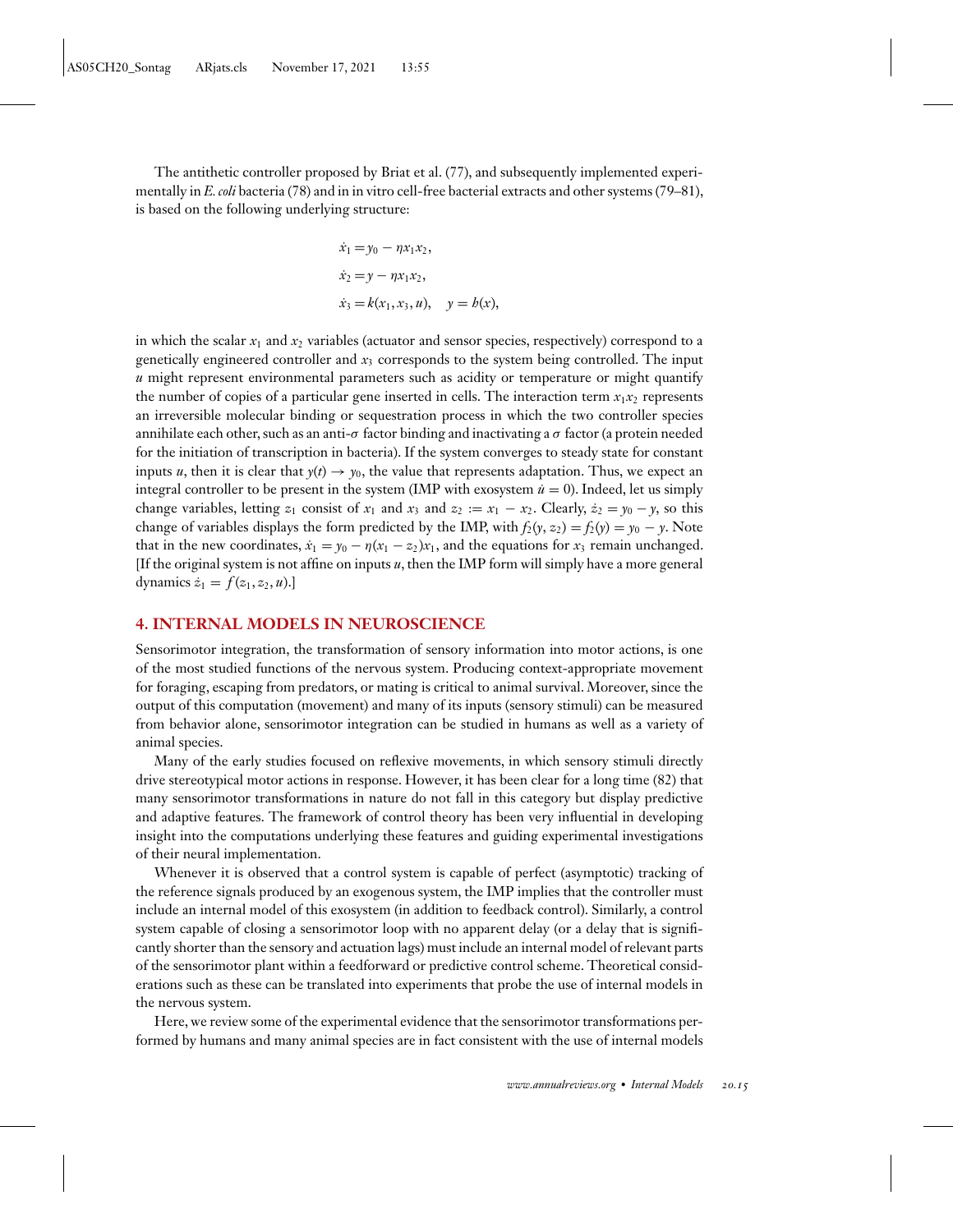of the plant and the environment, and discuss what is known about their neural implementation. A variety of techniques and experimental preparations have been effectively employed to functionally probe these models, but revealing the neural mechanisms underlying these computations has proved challenging, with progress limited to a few special preparations and focused mostly on internal models of the plant. Therefore, while they are outside the IMP discussed in the previous sections—since they are driven by copies of the control signal *u*—we start by discussing evidence for forward (direct) models of the plant (for an extended discussion, including inverse models of the plant, see [1\)](#page-20-0). Internal models of the environment—which directly relate to the IMP—are discussed afterward, focusing on the context of modeling the feasible trajectories of a moving target. Finally, we indulge in a bit of speculation on the relation between the two types of models and the possible utility of the IMP for future experimental investigations. Some of the fascinating questions that remain open for investigation include (*a*) to what extent internal models are explicitly represented in the nervous system, as opposed to implicitly computed; (*b*) whether there are separate neural substrates for different types of internal models and for feedback control; and (*c*) to what extent neural mechanisms implementing internal models have been conserved across species.

# **4.1. Internal Models of the Plant**

Humans and animals can perform motor gestures that require exquisite temporal and spatial precision, such as hitting a baseball or catching evading prey. While this is theoretically achievable via pure feedback control (with the right sequence of fast reflexive corrections), the sensorimotor delay is usually large relative to the task. For example, visual processing alone takes a minimum of 20 ms in insects such as dragonflies and 100 ms or more in humans. Significant delays are also introduced in the loop by neural computations and muscle contractions to generate forces. It is hard to imagine how a purely feedback-based controller with these lags could enable a hunting dragonfly to catch its prey within 150 ms or enable a professional baseball player to hit a ball within 500 ms. Moreover, any sensory apparatus has limited resolution, and the sensory information driving the feedback loop (e.g., the prey or ball position) must be isolated from a variety of noise sources. In particular, the nervous system must distinguish useful sensory information about the external world from self-motion artifacts, which every motor gesture produces. Finally, it is unclear how context-dependent movements could be implemented in a purely reflexive system. For example, insects have an innate optomotor reflex that keeps their body orientation aligned with the horizon, but this reflex would prevent a dragonfly from performing banked turns while pursuing prey.

It is thus posited that the nervous system combines some form of model-based predictive control with sensory-driven feedback loops. As the nervous system plans and executes a motor action, a copy of the motor command [efference copy [\(82\)](#page-23-0)] is thought to be processed through a forward model of the plant and combined with incoming delayed sensory input (afferent input). Such a control architecture (**[Figure 4](#page-16-0)**) resolves the limitations of pure feedback control. The nervous system can avoid the large sensorimotor lag by closing the loop with predicted sensory input or with some predicted internal state, computed using the forward model within a state observer (e.g., by using a Kalman filter–type architecture). Moreover, the sensory consequences of self-motion can be predicted and canceled from the incoming sensory stream to improve the ability to extract sensory information about the external world. This cancellation can occur by adding to the sensory input a signal equal and opposite to the predicted contribution of self-motion ("software cancellation") or by moving the sensory apparatus (e.g., the eyes) in a way that counteracts the effect of self-motion ("hardware cancellation"). Similar mechanisms can be used to guarantee that reflexive responses are activated only by unexpected sensory inputs and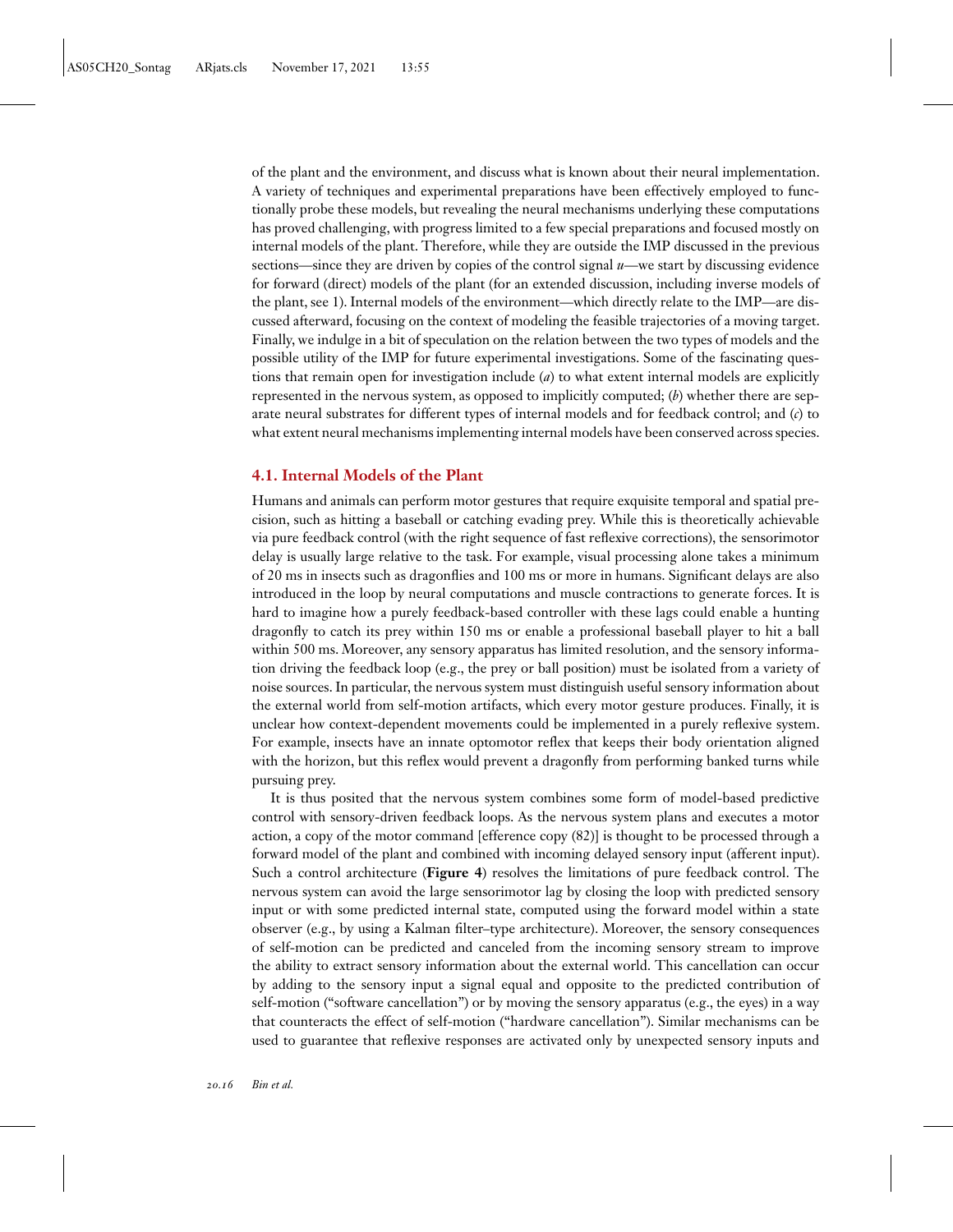<span id="page-16-0"></span>

#### **Figure 4**

Example of a control architecture with a forward model of the plant, as it may be used in the nervous system to predict upcoming sensory inputs  $[y_{pre}(t)]$ , identify the unpredicted information  $[y_{ump}(t-\Delta)]$  within the raw sensory signals  $[y_s(t)]$ , or estimate internal states  $[x_{pre}(t)]$ . The controller may use  $y_{pre}(t)$  or  $x_{pre}(t)$  to close the loop without being subject to the sensorimotor lag  $\Delta$ .

not by self-motion artifacts. For challenging goal-oriented tasks, such as catching prey or hitting a baseball, the nervous system may also exploit internal models of the external world to predict the future position of the goal. We discuss these models in the next subsection.

Significant insight into sensorimotor integration, at least at the computational level, can be obtained even without neural recordings, by tracking the sensory inputs and motor behavior in well-designed experimental conditions. Wolpert et al. [\(83\)](#page-23-0) used this approach to show that humans are able to optimally combine internal model predictions and sensory feedback to estimate the current state of their arms. They asked human subjects to use one arm to move a computercontrolled manipulandum in the dark and then to report the estimated state of that arm at the end of the movement. Assistive or resistive forces were applied to the manipulandum in some of the trials. The bias and variance of the estimates in the different conditions were inconsistent with pure feedback (in this case proprioception, the sense of relative position between body parts) but were well described by an optimal linear estimator employing a forward model (Kalman filter). Mehta & Schaal [\(84\)](#page-23-0) found similar results when they asked subjects to control a virtual inverted pendulum via a manipulandum with and without visual feedback. Controlling an inverted pendulum requires real-time control (the control sequence cannot be memorized), but subjects were able to successfully perform this task even during 500-ms periods of visual blackout, suggesting that a forward model was used to provide a persistent estimate of the pendulum state. There is also behavioral evidence for the use of forward models to predict the consequences of self-motion. For example, the latency of eye movements in tracking a moving target, which is usually 130 ms, disappears when the target is manually controlled by the subject [\(85\)](#page-23-0)—a hardware cancellation of self-motion effects.

While behavioral evidence for forward models in the human brain is relatively rich, the investigation of their neural implementation is limited by the lack of available neural recordings. Indirect evidence, however, points to the cerebellum as a possible locus for these computations. Perturbation of the cerebellum via transcranial magnetic stimulation during a reaching task produces performance deficits consistent with the use of a delayed estimate of the arm position instead of the real-time estimated position [\(86\)](#page-23-0). Similar motor deficits are observed in patients with cerebellar damage [\(87\)](#page-23-0).

Direct neural evidence for forward models has been found in the cerebellum of nonhuman primates, in the context of vestibular sensing of head movement. Brooks et al. [\(88\)](#page-23-0) recorded the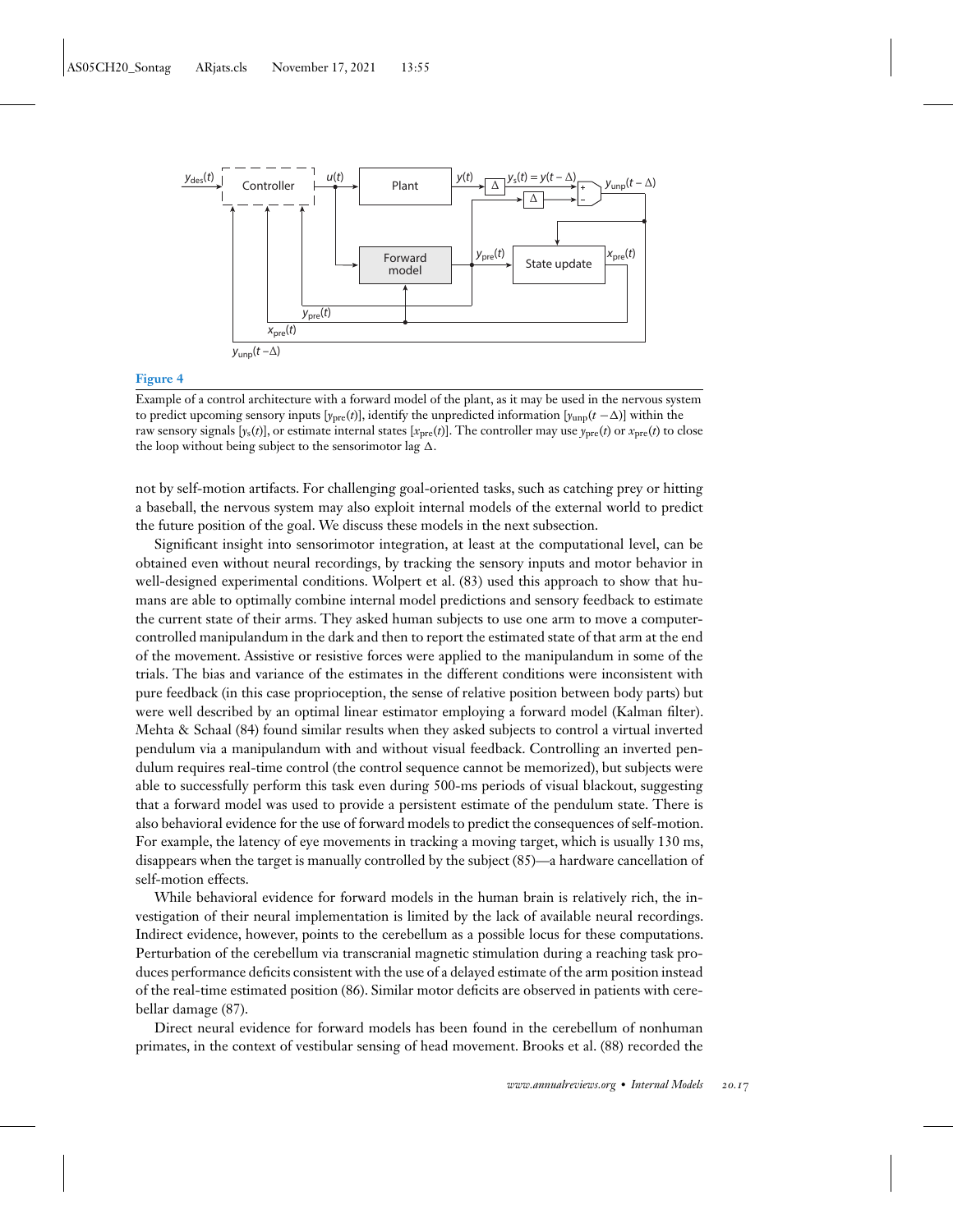neural activity of the deep cerebellar nuclei, which send the output of the cerebellum to the rest of the brain, when the head of a monkey rotated actively toward a target and when it was rotated passively by a torque motor. They found neurons that responded only to passive rotations of the head and not to active (voluntary) rotations, reflecting a software cancellation of the sensory consequences of self-motion. When a passive rotation was added during active head rotations, the activity of the neurons was proportional to the passive component alone—the unexpected sensory input. Even more interestingly, if the same passive rotation was added to every voluntary movement, the neurons gradually reduced their activity to zero, consistent with adaptation of the forward model responsible for computing the expected consequences of self-motion, which now included the added passive term. The output of the cerebellum may thus represent the difference between predictions, made by a rapidly adaptive forward model, and actual sensory inputs. This output may be used as an innovation term (as in a Kalman filter) by other brain regions that are thought to hold the current estimate of the body state, such as the posterior parietal cortex [\(89, 90\)](#page-24-0).

But is the forward model itself—which transforms motor signals and current state signals into predicted sensory signals—fully implemented within the cerebellum? After all, the forward model–related signals in the cerebellum reported by Brooks et al. [\(88\)](#page-23-0) may be inherited from upstream regions or may reflect a distributed computation involving not only the cerebellum but also other regions [including the posterior parietal cortex, as argued by Mulliken & Andersen [\(91\)](#page-24-0)]. While this question has not been definitely answered, there are anatomical, computational, and experimental considerations [\(92\)](#page-24-0) suggesting that the forward model may be implemented within the cerebellar cortex itself (not to be confused with the cerebral cortex, of which the posterior parietal cortex is one part). The main neurons in this region (Purkinje cells) receive thousands of sensory inputs and efference copies of motor commands, organized in a strikingly regular fashion that could favor learning complex associations between these inputs. The regular high-frequency spiking patterns of these neurons (simple spikes) encode the expected sensory inputs better than the true ones [\(93\)](#page-24-0). Purkinje cells also produce special complex spikes when a mismatch occurs between expected and actual sensory inputs—for example, when there is an unexpected sensory input after movement. Complex spikes are thought of as teaching signals, and there is evidence [at least in specific domains, e.g., eye movements [\(94\)](#page-24-0)] that they may induce changes in the pattern of activity of simple spikes—perhaps reflecting an adaptation of the forward model.

The closest thing to a mechanistic explanation for how a forward model may be implemented comes from a cerebellum-like region in a very different family of organisms, the mormyrid electric fishes [\(95\)](#page-24-0). These animals sense the presence of other fishes (conspecifics, prey, etc.) by creating weakly electric fields around their bodies and monitoring changes in these fields. However, the activity of the fishes themselves affects the electric fields they use to sense the environment: Their movements in the water affect these fields, and so do the active electric pulses they emit for electrolocation and communication. These animals therefore must be able to cancel the sensory consequences of their own actions to be able to sense the environment, and in fact they do. Through a combination of complex experimental perturbations and measurements, Sawtell and colleagues (as reviewed in [95\)](#page-24-0) could observe the emergence of software cancellation signals in the output of Purkinje-like cells after repeated stimulation of the inputs of these cells during specific bouts of activity. This suggests that the strengths of the synaptic (input) connections to these cells are highly adaptive and that the forward model implementation may be in these synapses, along with the biophysical properties of the cells themselves and their downstream connections.

As illustrated by the electric fish case, some animal species may be more experimentally advantageous than primates for studies of the implementation of forward models of the plant (or any other internal model). Mice are becoming increasingly popular in the sensorimotor field, as it is now possible to combine genetic techniques for measuring and perturbing neural activity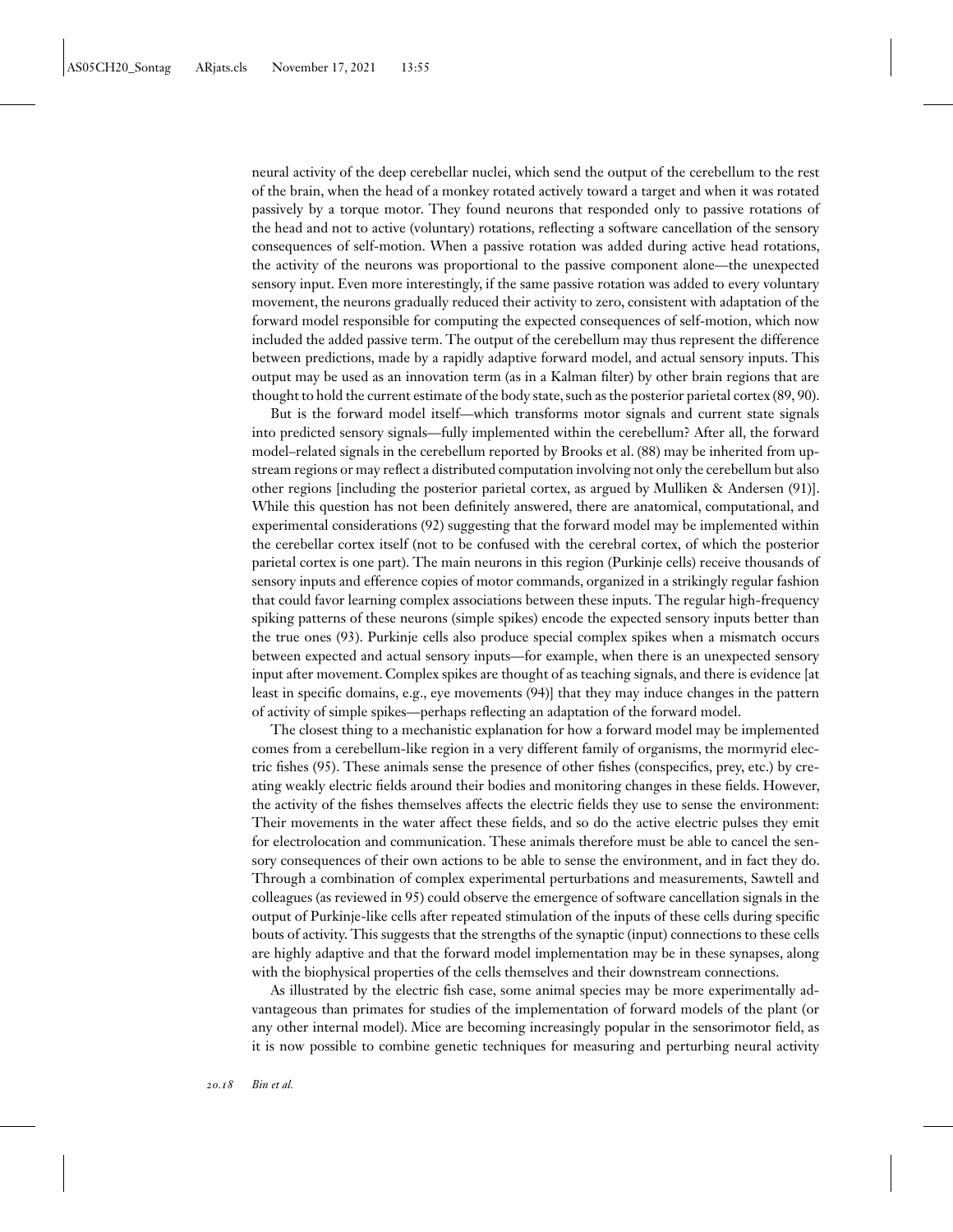in the brain with complex behavioral paradigms (e.g., [96\)](#page-24-0). Insects are also particularly appealing for their smaller nervous systems, individually identifiable neurons, and available genetic tools in some species (the fruit fly *Drosophila melanogaster*). It has long been known, for example, that during singing, crickets use efference copies of motor commands to modulate sensory inputs [\(97\)](#page-24-0), but this could be done through a much simpler mechanism than a forward model [\(4\)](#page-20-0). Recent behavioral and neural data, however, appear to be consistent with the hypothesis that internal models may also be implemented in the nervous systems of insects. A behavioral study of dragonfly hunting flights showed that dragonflies predictively steer their head while maneuvering to keep the image of the prey in a fixed region of the eyes [\(5\)](#page-20-0). In experimental conditions with the prey (a computer-controlled bead) moving at a constant speed, the head rotation almost perfectly canceled in hardware the effect of self-motion as well as the predictable movement of the prey. This suggests that the head control circuitry includes a forward model and a model of prey motion, perhaps very simple ones (for a possible neural substrate, see [98\)](#page-24-0). Moreover, a neurophysiological study of the fruit fly revealed that during fast, voluntary flight maneuvers, visual neurons receive motor-related inputs that are consistent in magnitude, sign, and latency with what would be needed to cancel in software the sensory consequences of the maneuver [\(99\)](#page-24-0).

# **4.2. Internal Models of the Environment**

The survival and success of an animal are tied to the environment in which it operates and are particularly dependent on the interactions with external actors such as prey, predators, and mates. It is thus not surprising that the nervous systems of most animals are also capable of internalizing regularities in the environment to improve perception and action selection. Having an internal model for how passive objects are physically bound to move (e.g., due to gravity) or how active external actors are likely to move (e.g., how a prey trajectory is likely to evolve in the near future) gives the nervous system similar advantages to having an internal model of its own plant. It enables an animal to properly weigh noisy sensory information against prior expectations (as in a Kalman filter) and to perform real-time control based on predicted sensory inputs or the estimated state of the environment. This avoids the large sensorimotor lag that would render pure feedback-based control ineffective and makes goal-oriented motor actions possible even when sensory inputs are unavailable or unreliable (e.g., when prey that are being pursued are visually occluded).

Here, we focus on the internal models of a moving object in the context of interception or visual tracking. This is only a subclass of all the internal models of the environment that are likely present in the nervous system, but one that is tractable experimentally since predictions and measurements can be easily compared.

To track and intercept a falling inanimate object, the human brain uses an internal model of physical properties of the world, including gravity and momentum. In a study by Lacquaniti & Maioli [\(100\)](#page-24-0), when a person prepared to intercept a free-falling ball dropped from different heights, muscle activity at the elbow and wrist joints (measured via electromyography recordings) preceded contact by a fixed amount of time (approximately 100 ms), suggesting a correct time-tocontact estimate in the brain. Moreover, when balls of different masses were dropped, the amplitude of preparatory activity was proportional to the expected momentum of the balls at impact. Internal models of gravity may be innate rather than learned, and somewhat hard coded in the nervous system. In fact, astronauts in space are still biased toward expecting objects to fall according to gravity, which leads to incorrect interception behaviors [\(101\)](#page-24-0), despite prolonged exposure to a 0-G environment. Similar results have been observed in simulated visual 0-G experiments on Earth. Zago et al. [\(102\)](#page-24-0) asked subjects to intercept a ball falling behind a projector screen (when it reached the bottom edge of the screen) based on the visual cues provided by a constant-speed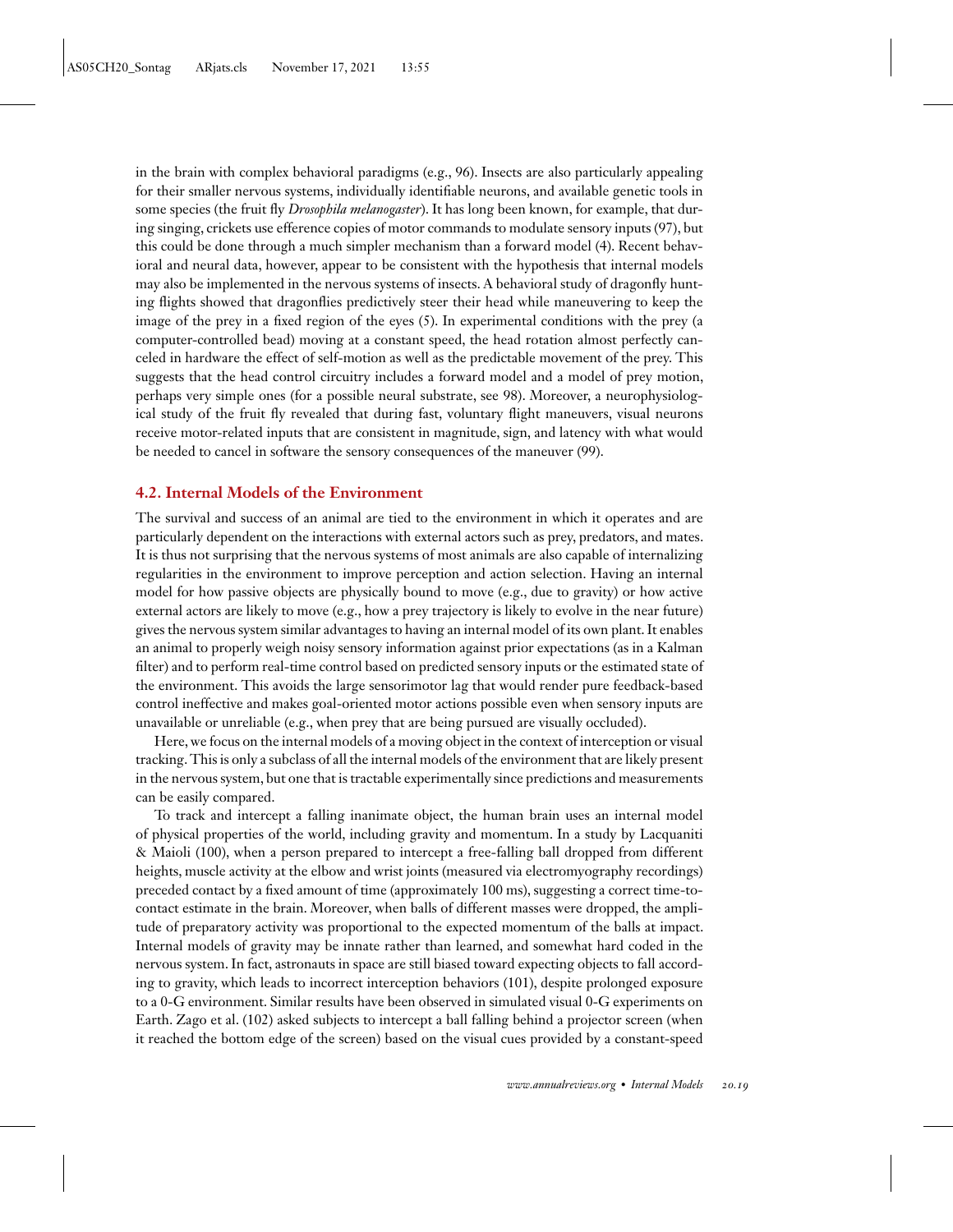(hence 0-G) target projected on the screen. The speed of the projected target and the timing of ball release were coordinated so that the positions of the physical and virtual target would match at the interception point below the screen. The performance of the subjects in this task remained well below baseline (assessed with 1-G virtual targets) even after many repetitions, and were consistent with the subjects not fully abandoning the assumption of gravity when computing the expected time to contact.

The brain can, however, switch between different internal models of a moving object depending on the context. In another experiment presented by Zago et al. [\(102\)](#page-24-0), subjects were able to correctly intercept the 0-G virtual target if the task was changed so that the physical ball was removed and the interception was performed with the click of a mouse. Interestingly, in this task the subjects performed better when trained on 0-G rather than 1-G virtual targets. These results may be accounted for by the existence of separate internal models for passive and active targetsthe gravity model may have been engaged in the task with the physical ball but not in the virtual interception task.

There is strong behavioral evidence that the nervous system can predictively track the movement of a self-propelled (e.g., prey) or externally controlled target, provided it is sufficiently smooth and regular. For example, human subjects engaged in a manual interceptive task can track without delay targets moving along sinusoidal trajectories at up to 2 Hz [\(103\)](#page-24-0). These results are well accounted for by a computational model that augments optimal state feedback (enabled by a state predictor and a Kalman filter, as discussed for forward models of the plant) with a disturbance observer that plays the role of the internal model of an exosystem producing the sinusoidal trajectories. Similarly, monkeys can visually track complex trajectories (circles or Lissajous curves in 2D) with a delay of only a few milliseconds (2–20 ms), much shorter than the full visuomotor lag observed in response to unpredictable shifts of the target (80–100 ms) [\(104\)](#page-24-0).

There are very few physiological studies of internal models of the environment, but the available results are similar to those described for forward models of the plant. Cerminara et al. [\(105\)](#page-24-0) recorded neural activity from the cerebellum of cats during a visually guided reaching task, with the target moving at constant speed and disappearing for 200–300 ms in the middle of the task. They found that the simple spike activity of certain Purkinje cells was significantly modulated by the onset of target motion, and this activity remained modulated (higher or lower firing rates compared with the baseline) until the target stopped moving. Crucially, the modulation of simple spikes during target motion persisted even when the target was not visible. Since the activity of those cells did not appear to encode limb or eye movements, these results suggest that Purkinje cells may have been encoding the predicted (rather than the sensed) target motion produced by an internal model. As in the case of forward models of the plant, computational models have suggested that the cerebellar cortex may be the locus of the internal model computation [\(104\)](#page-24-0).

While the experimental evidence is much too scarce to draw conclusions, it is tempting to speculate that the similarities between neural data recorded in the context of forward models of the plant and those recorded in the context of models of target motion (e.g., simple spike activity encoding predictions in both cases) may result from a common mechanism for learning and executing internal models. Studying the neural implementation of internal models of the environment could be a tractable alternative to studying forward models of the plant, since the complexity of the environment can be controlled experimentally. The IMP provides a useful theoretical framework for this kind of investigation, as recent work has started to recognize [\(106\)](#page-24-0). In the context of target tracking, one approach could be to systematically increase the complexity of the exosystem producing the trajectories to be tracked, and search for neural activity that adapts to match the increased complexity of the exosystem. If the nervous system can predictively track the given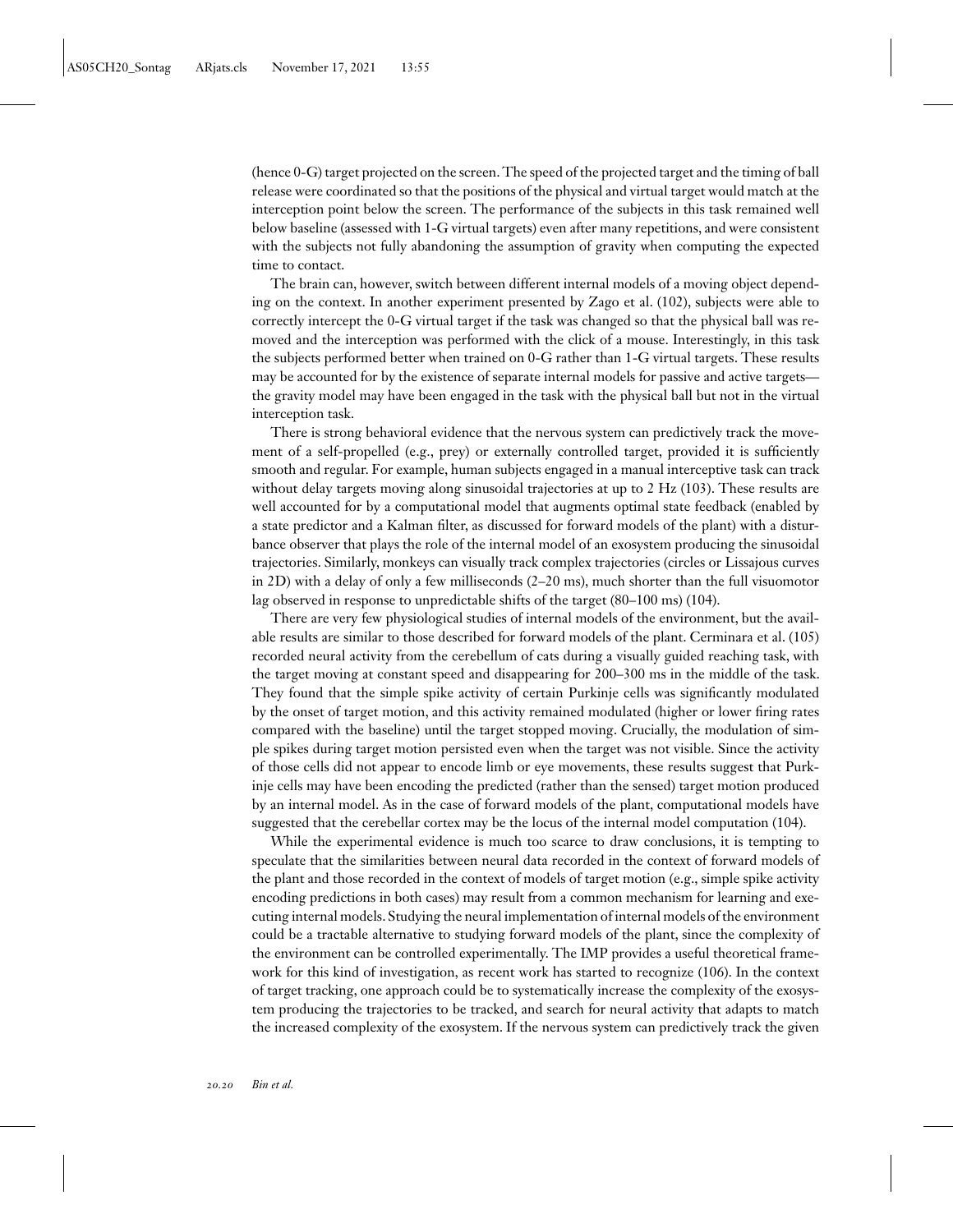<span id="page-20-0"></span>trajectories, the IMP proves that an internal copy of the exosystem must in fact be embedded in the neural controller.

# **5. CONCLUSIONS**

In this article, we have presented some fundamental concepts about the IMP and reviewed its development in the different scientific areas of control theory, bioengineering, and neuroscience. In control theory, the IMP has a clear normative role, as it constitutes a design principle guiding the synthesis of efficient control systems. In bioengineering and neuroscience, by contrast, the relevance of the IMP lies more in necessary conditions, as they inform scientists about where to look or what to expect when studying the complex behaviors of living organisms. In view of these different interpretations and usages of the IMP, seeking a common unifying perspective seems unnatural and simplistic. We therefore made no effort in this direction, and we instead limited ourselves to reviewing the different ways in which the IMP develops in the three different areas. Nevertheless, a common theme arises: the idea that the succession of recurrent events in the environment leaves its footprint in the systems that engage with it in the form of internal models, and that these models may be encoded as physical constituents in the system. This is the essence of the IMP, and calling attention to this strikingly similar vision shared by rather different scientific domains was ultimately the main goal of this article. All of the described IMP-based theories are still subjects of active research, and establishing links between different areas aimed at unveiling common underlying structures is an increasingly important research challenge.

# **DISCLOSURE STATEMENT**

The authors are not aware of any affiliations, memberships, funding, or financial holdings that might be perceived as affecting the objectivity of this review.

# **ACKNOWLEDGMENTS**

J.H. acknowledges funding support from the Research Grants Council of the Hong Kong Special Administrative Region (grant 14202914); L.M. acknowledges funding support from the European project AirBorne (grant 780960); and E.S. acknowledges funding support from the National Science Foundation (grant 1849588), Air Force Office of Scientific Research (grant FA9550-21- 1-0289), and Office of Naval Research (grant N00014-21-1-2431). M.M. thanks B. Sauerbrei, A. Leonardo, W. Mowrey, and A. Hantman for helpful discussions on the neuroscience literature.

# **LITERATURE CITED**

- 1. Huang J, Isidori A, Marconi L, Mischiati M, Sontag E, Wonham WM. 2018. Internal models in control, biology and neuroscience. In *2018 IEEE Conference on Decision and Control (CDC)*, pp. 5370– 90. Piscataway, NJ: IEEE
- 2. Twain M. 2009 (1883). *Life on the Mississippi*. New York: Signet
- 3. Craik KJW. 1967 (1943). *The Nature of Explanation*. Cambridge, UK: Cambridge Univ. Press
- 4. Webb B. 2004. Neural mechanisms for prediction: Do insects have forward models? *Trends Neurosci.* 27:278–82
- 5. Mischiati M, Lin HT, Herold P, Imler E, Olberg R, Leonardo A. 2015. Internal models direct dragonfly interception steering. *Nature* 517:333–38
- 6. Sontag E. 2003. Adaptation and regulation with signal detection implies internal model. *Syst. Control Lett.* 50:119–26
- 7. Andrews BW, Sontag E, Iglesias PA. 2008. An approximate internal model principle: applications to nonlinear models of biological systems. *IFAC Proc. Vol.* 41(2):15873–78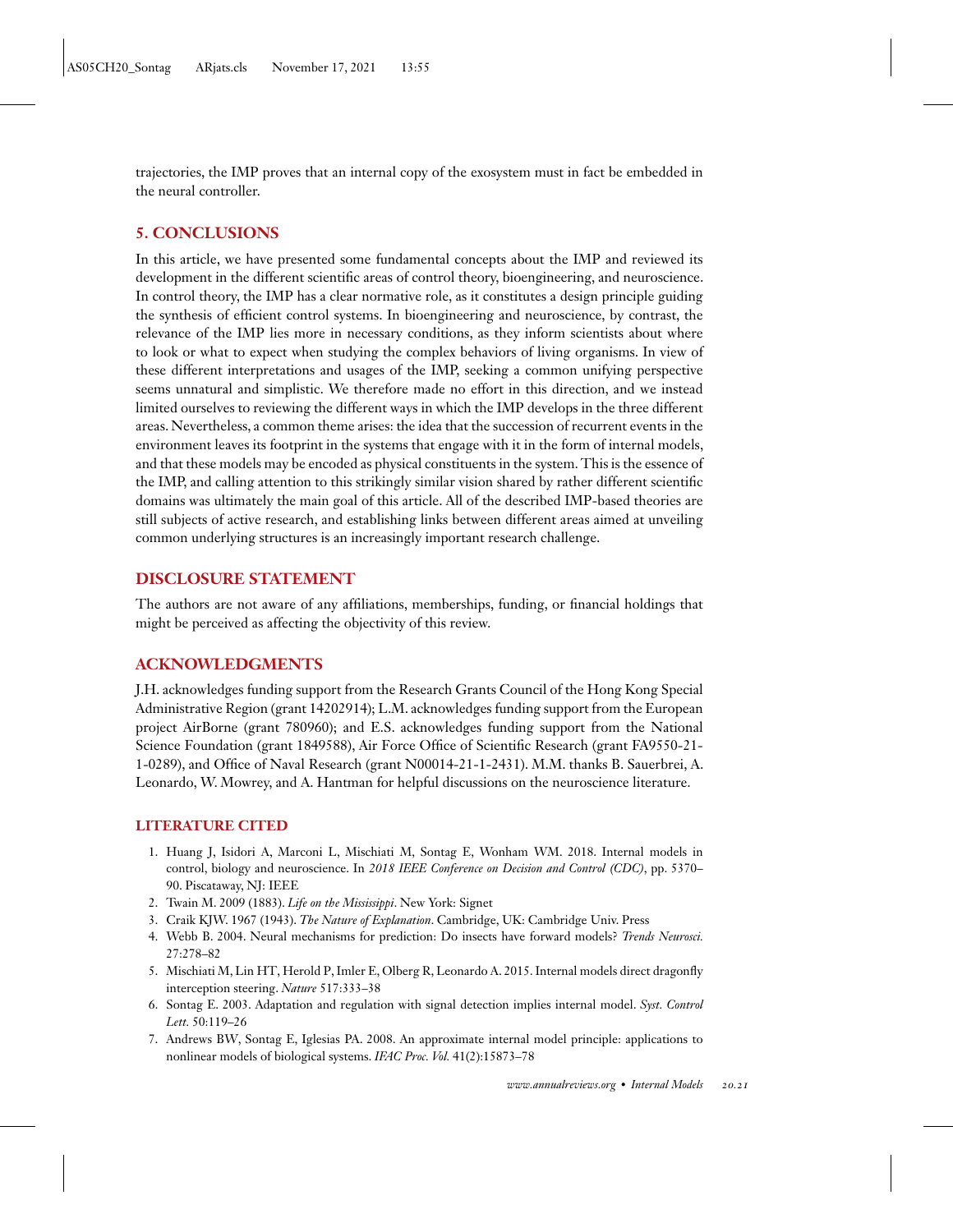- <span id="page-21-0"></span>8. Alon U, Surette MG, Barkai N, Leibler S. 1999. Robustness in bacterial chemotaxis. *Nature* 397:168–71
- 9. Smith OJM. 1958. *Feedback Control Theory*. New York: McGraw-Hill
- 10. Francis BA, Wonham WM. 1975. The internal model principle for linear multivariable regulators. *Appl. Math. Optim.* 2:170–94
- 11. Davison E. 1976. The robust control of a servomechanism problem for linear time-invariant multivariable systems. *IEEE Trans. Autom. Control* 21:25–34
- 12. Hepburn JSA,Wonham WM. 1984. Structurally stable nonlinear regulation with step inputs. *Math. Syst. Theory* 17:319–33
- 13. Hepburn JSA, Wonham WN. 1984. Error feedback and internal models on differentiable manifolds. *IEEE Trans. Autom. Control* 29:397–403
- 14. Wonham WM. 1985. *Linear Multivariable Control: A Geometric Approach*. New York: Springer. 3rd ed.
- 15. Isidori A, Byrnes C. 1990. Output regulation of nonlinear systems.*IEEE Trans. Autom. Control* 35:131–40
- 16. Huang J, Rugh WJ. 1990. On a nonlinear multivariable servomechanism problem.*Automatica* 26:963–72
- 17. Sepulchre R. 2021. To know or to predict? *IEEE Control Syst. Mag.* 41(2):4–5
- 18. Francis BA. 1977. The linear multivariable regulator problem. *SIAM J. Control Optim.* 15:486–505
- 19. Francis BA,Wonham WM. 1976. The internal model principle of control theory. *Automatica* 12:457–65
- 20. Desoer C, Lin CA. 1985. Tracking and disturbance rejection of MIMO nonlinear systems with PI controller. *IEEE Trans. Autom. Control* 30:861–67
- 21. Huang J, Lin CF. 1991. On a robust nonlinear servomechanism problem. In *Proceedings of the 30th IEEE Conference on Decision and Control (CDC)*, pp. 2529–30. Piscataway, NJ: IEEE
- 22. Byrnes C, Isidori A. 1989. Nonlinear output regulation: remarks on robustness. In *27th Allerton Conference on Communications, Control, and Computing*, pp. 150–58. Urbana: Univ. Ill. Urbana-Champaign
- 23. Huang J. 1995. Asymptotic tracking and disturbance rejection in uncertain nonlinear systems. *IEEE Trans. Autom. Control* 40:1118–22
- 24. Huang J, Lin CF. 1993. Internal model principle and robust control of nonlinear systems. In *Proceedings of the 32nd IEEE Conference on Decision and Control (CDC)*, Vol. 2, pp. 1501–6. Piscataway, NJ: IEEE
- 25. Byrnes CI, Priscoli FD, Isidori A, Kang W. 1997. Structurally stable output regulation of nonlinear systems. *Automatica* 33:369–85
- 26. Khalil HK. 1994. Robust servomechanism output feedback controllers for feedback linearizable systems. *Automatica* 30:1587–99
- 27. Byrnes C, Isidori A. 2003. Limit sets, zero dynamics, and internal models in the problem of nonlinear output regulation. *IEEE Trans. Autom. Control* 48:1712–23
- 28. Huang J, Chen Z. 2004. A general framework for tackling the output regulation problem. *IEEE Trans. Autom. Control* 49:2203–18
- 29. Marconi L, Praly L, Isidori A. 2007. Output stabilization via nonlinear Luenberger observers. *SIAM J. Control Optim.* 45:2277–98
- 30. Isidori A, Byrnes C. 2008. Steady-state behaviors in nonlinear systems, with an application to robust disturbance rejection. *Annu. Rev. Control* 32:1–16
- 31. Sontag E. 1989. Smooth stabilization implies coprime factorization. *IEEE Trans. Autom. Control* 34:435– 43
- 32. Nikiforov VO. 1998. Adaptive non-linear tracking with complete compensation of unknown disturbances. *Eur. J. Control* 4:132–39
- 33. Serrani A, Isidori A. 2000. Global robust output regulation for a class of nonlinear systems. *Syst. Control Lett.* 39:133–39
- 34. Serrani A, Isidori A, Marconi L. 2001. Semi-global nonlinear output regulation with adaptive internal model. *IEEE Trans. Autom. Control* 46:1178–94
- 35. Liu L, Chen Z, Huang J. 2009. Parameter convergence and minimal internal model with an adaptive output regulation problem. *Automatica* 45:1306–11
- 36. Ye X, Huang J. 2001. Decentralized adaptive output regulation for large-scale nonlinear systems. *IFAC Proc. Vol.* 34(6):627–32.
- 37. Bin M, Marconi L, Teel AR. 2019. Adaptive output regulation for linear systems via discrete-time identifiers. *Automatica* 105:422–32

*20.22 Bin et al.*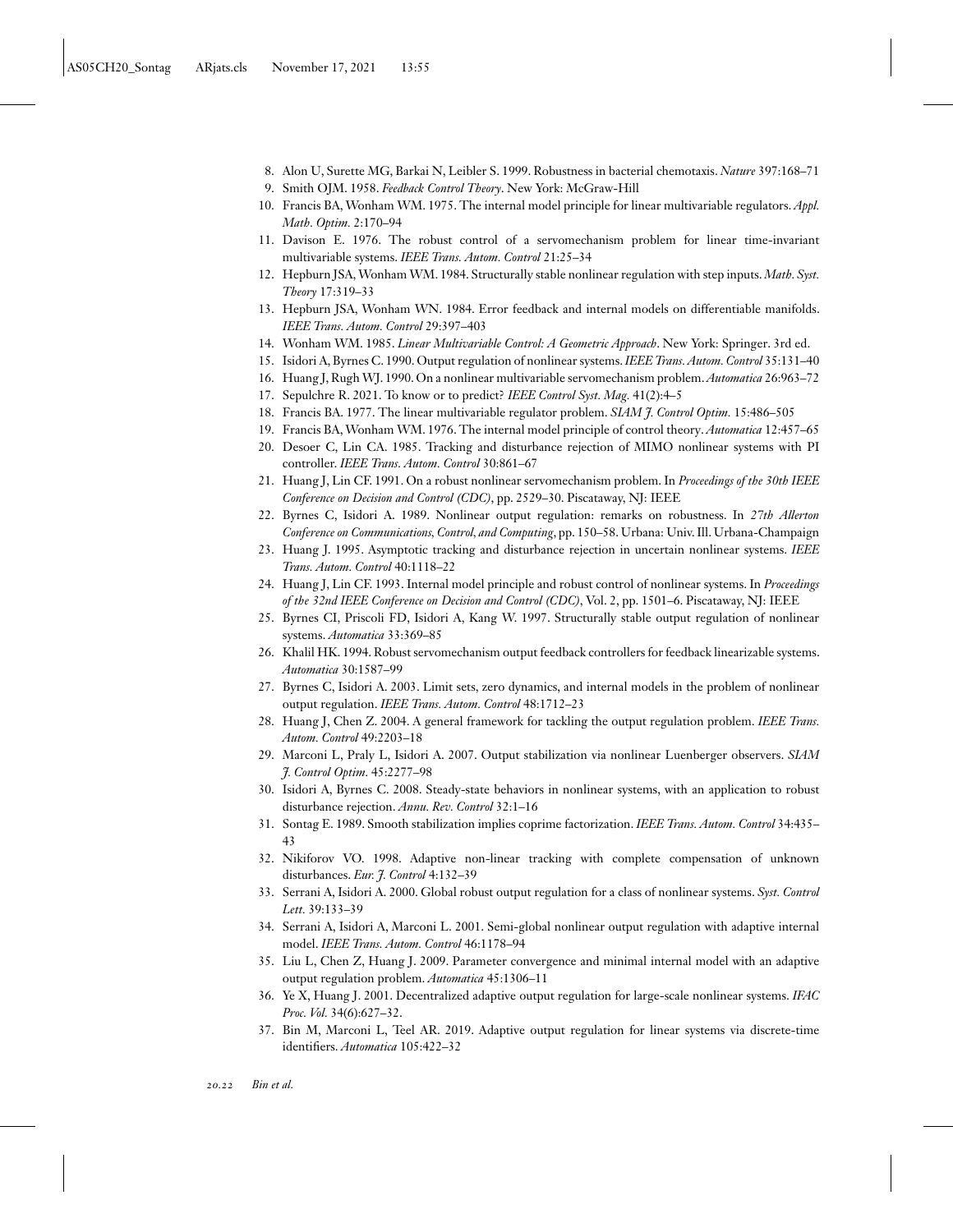- <span id="page-22-0"></span>38. Forte F, Marconi L, Teel AR. 2017. Robust nonlinear regulation: continuous-time internal models and hybrid identifiers. *IEEE Trans. Autom. Control* 62:3136–51
- 39. Bin M, Marconi L. 2020. "Class-type" identification-based internal models in multivariable nonlinear output regulation. *IEEE Trans. Autom. Control* 65:4369–76
- 40. Marconi L, Praly L. 2008. Uniform practical nonlinear output regulation. *IEEE Trans. Autom. Control* 53:1184–202
- 41. Pyrkin A, Isidori A. 2017. Output regulation for robustly minimum-phase multivariable nonlinear systems. In *2017 IEEE 56th Conference on Decision and Control (CDC)*, pp. 873–78. Piscataway, NJ: IEEE
- 42. Bernard P, Bin M, Marconi L. 2020. Adaptive output regulation via nonlinear Luenberger observerbased internal models and continuous-time identifiers. *Automatica* 122:109261
- 43. Bin M, Bernard P, Marconi L. 2021. Approximate nonlinear regulation via identification-based adaptive internal models. *IEEE Trans. Autom. Control* 66:3534–49
- 44. Isidori A, Marconi L. 2012. Shifting the internal model from control input to controlled output in nonlinear output regulation. In *2012 IEEE 51st IEEE Conference on Decision and Control (CDC)*, pp. 4900– 5. Piscataway, NJ: IEEE
- 45. Bin M,Marconi L. 2020. Output regulation by postprocessing internal models for a class of multivariable nonlinear systems. *Int. J. Robust Nonlinear Control* 30:1115–40
- 46. Astolfi D, Praly L, Marconi L. 2015. Approximate regulation for nonlinear systems in presence of periodic disturbances. In *54th IEEE Conference on Decision and Control (CDC)*, pp. 7665–70. Piscataway, NJ: IEEE
- 47. Astolfi D, Praly L, Marconi L. 2019. Francis-Wonham nonlinear viewpoint in output regulation of minimum phase systems. *IFAC-PapersOnLine* 52(16):532–37
- 48. Wang L, Marconi L, Wen C, Su H. 2020. Pre-processing nonlinear output regulation with nonvanishing measurements. *Automatica* 111:108616
- 49. Bin M, Marconi L. 2018. The chicken-egg dilemma and the robustness issue in nonlinear output regulation with a look towards adaptation and universal approximators. In *2018 IEEE Conference on Decision and Control (CDC)*, pp. 5391–96. Piscataway, NJ: IEEE
- 50. Bin M, Astolfi D, Marconi L, Praly L. 2018. About robustness of internal model-based control for linear and nonlinear systems. In *2018 IEEE Conference on Decision and Control (CDC)*, pp. 5397–402. Piscataway, NJ: IEEE
- 51. Bin M, Astolfi D, Marconi L. 2021. About robustness of control systems embedding an internal model. *IEEE Trans. Autom. Control*. In press
- 52. Hara S, Yamamoto Y, Omata T, Nakano M. 1988. Repetitive control system: a new type servo system for periodic exogenous signals. *IEEE Trans. Autom. Control* 33:659–68
- 53. Ghosh J, Paden B. 2000. Nonlinear repetitive control. *IEEE Trans. Autom. Control* 45:949–54
- 54. Califano F, Bin M, Macchelli A, Melchiorri C. 2018. Stability analysis of nonlinear repetitive control schemes. *IEEE Control Syst. Lett.* 2:773–78
- 55. Del Vecchio D, Qian Y, Murray R, Sontag E. 2018. Future systems and control research in synthetic biology. *Annu. Rev. Control* 45:5–17
- 56. Yi TM, Huang Y, Simon MI, Doyle J. 2000. Robust perfect adaptation in bacterial chemotaxis through integral feedback control. *PNAS* 97:4649–53
- 57. Shoval O, Alon U, Sontag E. 2011. Symmetry invariance for adapting biological systems. *SIAM J. Appl. Dyn. Syst.* 10:857–86
- 58. Sontag E. 2013. *Mathematical Control Theory: Deterministic Finite Dimensional Systems*. New York: Springer. 2nd ed.
- 59. Kim D, Kwon YK, Cho KH. 2008. The biphasic behavior of incoherent feed-forward loops in biomolecular regulatory networks. *BioEssays* 30:1204–11
- 60. Sasagawa S, Ozak Yi, Fujita iK, Kuroda S. 2005. Prediction and validation of the distinct dynamics of transient and sustained ERK activation. *Nat. Cell Biol.* 7:365–73
- 61. Nagashima T, Shimodaira H, Ide K, Nakakuki T, Tani Y, et al. 2007. Quantitative transcriptional control of ErbB receptor signaling undergoes graded to biphasic response for cell differentiation. *J. Biol. Chem.* 282:4045–56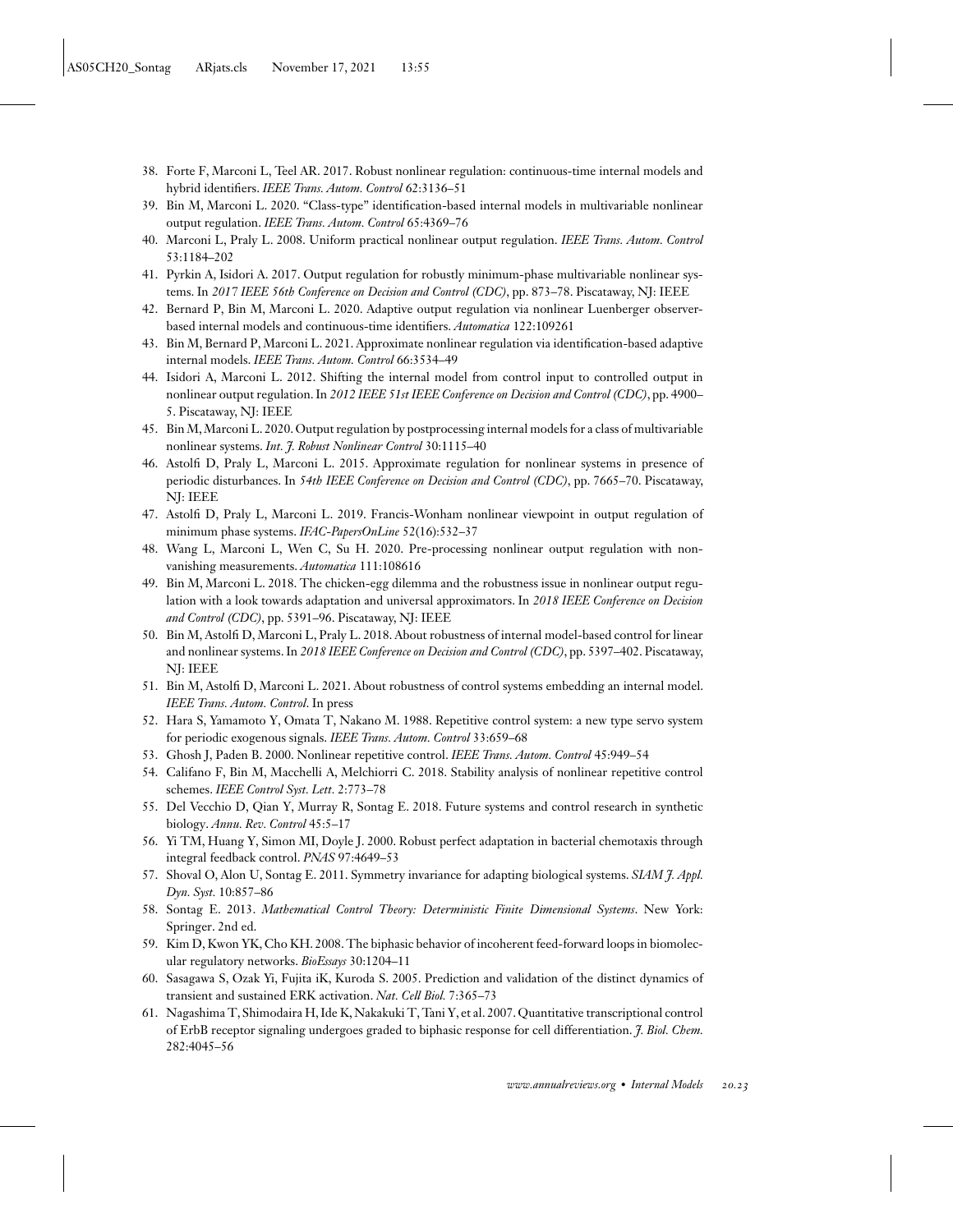- <span id="page-23-0"></span>62. Menè P, Pugliese G, Pricci F, Mario UD, Cinotti GA, Pugliese F. 1997. High glucose level inhibits capacitative  $Ca^{2+}$  influx in cultured rat mesangial cells by a protein kinase C-dependent mechanism. *Diabetologia* 40:521–27
- 63. Nesher R, Cerasi E. 2002. Modeling phasic insulin release: immediate and time-dependent effects of glucose. *Diabetes* 51(Suppl. 1):S53–59
- 64. Mahaut-Smith MP, Ennion SJ, Rolf MG, Evans RJ. 2000. ADP is not an agonist at P2X1 receptors: evidence for separate receptors stimulated by ATP and ADP on human platelets. *Br. J. Pharmacol.* 131:108–14
- 65. Marsigliante S, Elia MG, Di Jeso B, Greco S, Muscella A, Storelli C. 2002. Increase of  $[Ca^{2+}]_i$  via activation of ATP receptors in PC-Cl3 rat thyroid cell line. *Cell. Signal.* 14:61–67
- 66. Ridnour LA, Windhausen AN, Isenberg JS, Yeung N, Thomas DD, et al. 2007. Nitric oxide regulates matrix metalloproteinase-9 activity by guanylyl-cyclase-dependent and -independent pathways. *PNAS* 104:16898–903
- 67. Tsang J, Zhu J, van Oudenaarden A. 2007. MicroRNA-mediated feedback and feedforward loops are recurrent network motifs in mammals. *Mol. Cell* 26:753–67
- 68. Tyson JJ, Chen KC, Novak B. 2003. Sniffers, buzzers, toggles and blinkers: dynamics of regulatory and signaling pathways in the cell. *Curr. Opin. Cell Biol.* 15:221–31
- 69. Sontag E. 2009. Remarks on feedforward circuits, adaptation, and pulse memory. *IET Syst. Biol.* 4:39–51
- 70. Yang L, Iglesias PA. 2006. Positive feedback may cause the biphasic response observed in the chemoattractant-induced response of *Dictyostelium* cells. *Syst. Control Lett.* 55:329–37
- 71. Levchenko A, Iglesias PA. 2002. Models of eukaryotic gradient sensing: application to chemotaxis of amoebae and neutrophils. *Biophys. J.* 82:50–63
- 72. Feng-Dan X, Zeng-Rong L, Zhi-Yong Z, Jian-Wei S. 2009. Robust and adaptive microRNA-mediated incoherent feedforward motifs. *Chin. Phys. Lett.* 26:028701
- 73. Kremling A, Bettenbrock K, Gilles ED. 2008. A feed-forward loop guarantees robust behavior in *Escherichia coli* carbohydrate uptake. *Bioinformatics* 24:704–10
- 74. Voit E, Neves AR, Santos H. 2006. The intricate side of systems biology. *PNAS* 103:9452–57
- 75. Bleris L, Xie Z, Glass D, Adadey A, Sontag E, Benenson Y. 2011. Synthetic incoherent feedforward circuits show adaptation to the amount of their genetic template. *Mol. Syst. Biol.* 7:519
- 76. Shoval O, Goentoro L, Hart Y, Mayo A, Sontag E, Alon U. 2010. Fold-change detection and scalar symmetry of sensory input fields. *PNAS* 107:15995–6000
- 77. Briat C, Gupta A, Khammash M. 2016. Antithetic integral feedback ensures robust perfect adaptation in noisy biomolecular networks. *Cell Syst.* 2:15–26
- 78. Aoki SK, Lillacci G, Gupta A, Baumschlager A, Schweingruber D, Khammash M. 2019. A universal biomolecular integral feedback controller for robust perfect adaptation. *Nature* 570:533–37
- 79. Agrawal D, Marshall R, Noireaux V, Sontag E. 2019. In vitro implementation of robust gene regulation in a synthetic biomolecular integral controller. *Nat. Commun.* 10:5760
- 80. Kim J, Khetarpal I, Sen S, Murray RM. 2014. Synthetic circuit for exact adaptation and fold-change detection. *Nucleic Acids Res.* 42:6078–89
- 81. Huang HH, Qian Y, Del Vecchio D. 2018. A quasi-integral controller for adaptation of genetic modules to variable ribosome demand. *Nat. Commun.* 9:5415
- 82. von Holst E, Mittelstaedt H. 1950. The principle of reafference. *Naturwissenschaften* 37:464–76
- 83. Wolpert DM, Ghahramani Z, Jordan MI. 1995. An internal model for sensorimotor integration. *Science* 269:1880–82
- 84. Mehta B, Schaal S. 2002. Forward models in visuomotor control. *J. Neurophysiol.* 88:942–53
- 85. Scarchilli K, Vercher JL. 1999. The oculomanual coordination control center takes into account the mechanical properties of the arm. *Exp. Brain Res.* 124:42–52
- 86. Miall RC, Christensen LOD, Cain O, Stanley J. 2007. Disruption of state estimation in the human lateral cerebellum. *PLOS Biol.* 5:e316
- 87. Therrien AS, Bastian AJ. 2015. Cerebellar damage impairs internal predictions for sensory and motor function. *Curr. Opin. Neurobiol.* 33:127–33
- 88. Brooks JX, Carriot J, Cullen KE. 2015. Learning to expect the unexpected: rapid updating in primate cerebellum during voluntary self-motion. *Nat. Neurosci.* 18:1310–17

*20.24 Bin et al.*